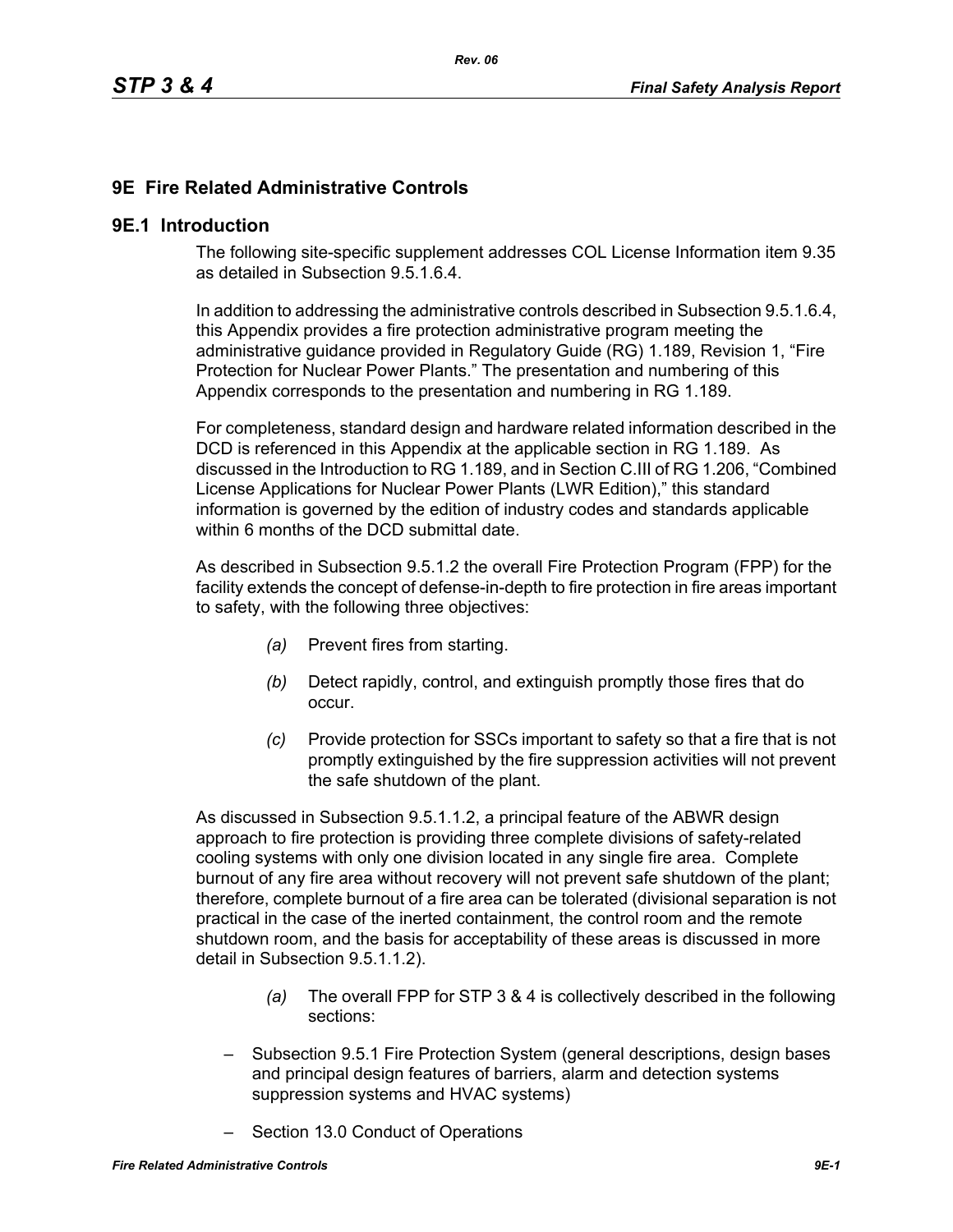- Section 9A Fire Hazards Analysis
- Section 9B Summary of Analysis Supporting Fire Protection Design Requirements
- Section 9E Fire Related Administrative Controls
- Section 19M Fire Protection Probabilistic Risk Assessment
- Section 19Q ABWR Shutdown Risk Assessment
- Technical Specification 5.5.1.1.d, Fire Protection Program Implementation

COLA Part 5.1, Section D and Section H discuss fire protection elements related to the Emergency Plan.

- *(b)* STPNOC organizational responsibilities for the FPP are identified in Subsection 9E.1.1 below.
- *(c)* The authorities of personnel implementing the FPP and administrative controls are described in Subsection 9E.1.1 below.
- *(d)* Fire protection, fire detection and suppression capability, and limiting fire damage with barriers and divisional separation are described in Subsection 9.5.1.
- *(e)* The administrative controls and personnel requirements for fire protection and manual fire suppression activities are described in Section 9E.
- *(f)* The automatic and manually operated fire detection and suppression systems are described in Subsection 9.5.1.
- *(g)* The fire barriers and divisional separation provided to limit fire damage to SSCs important to safety, so that the capability to shut down the plant safely is ensured, is described in Subsection 9.5.1.

The FPP administrative controls described in this Appendix address the responsibilities for continuing evaluation of fire hazards associated with construction of STP 3 & 4 to ensure the continued safe operation of STP 1 & 2 and similarly, the safe operation of STP Units 1, 2 and 3 during the completion of STP Unit 4. STPNOC provides additional fire barriers and fire protection capability, as necessary, to protect the operating units from any fire hazards associated with these construction activities.

## **9E.1.1 Organization, Staffing, and Responsibilities**

*(a)* The President & Chief Executive Officer sets policy and has overall responsibility for the formulation, implementation, and assessment of the effectiveness of the Fire Protection Program.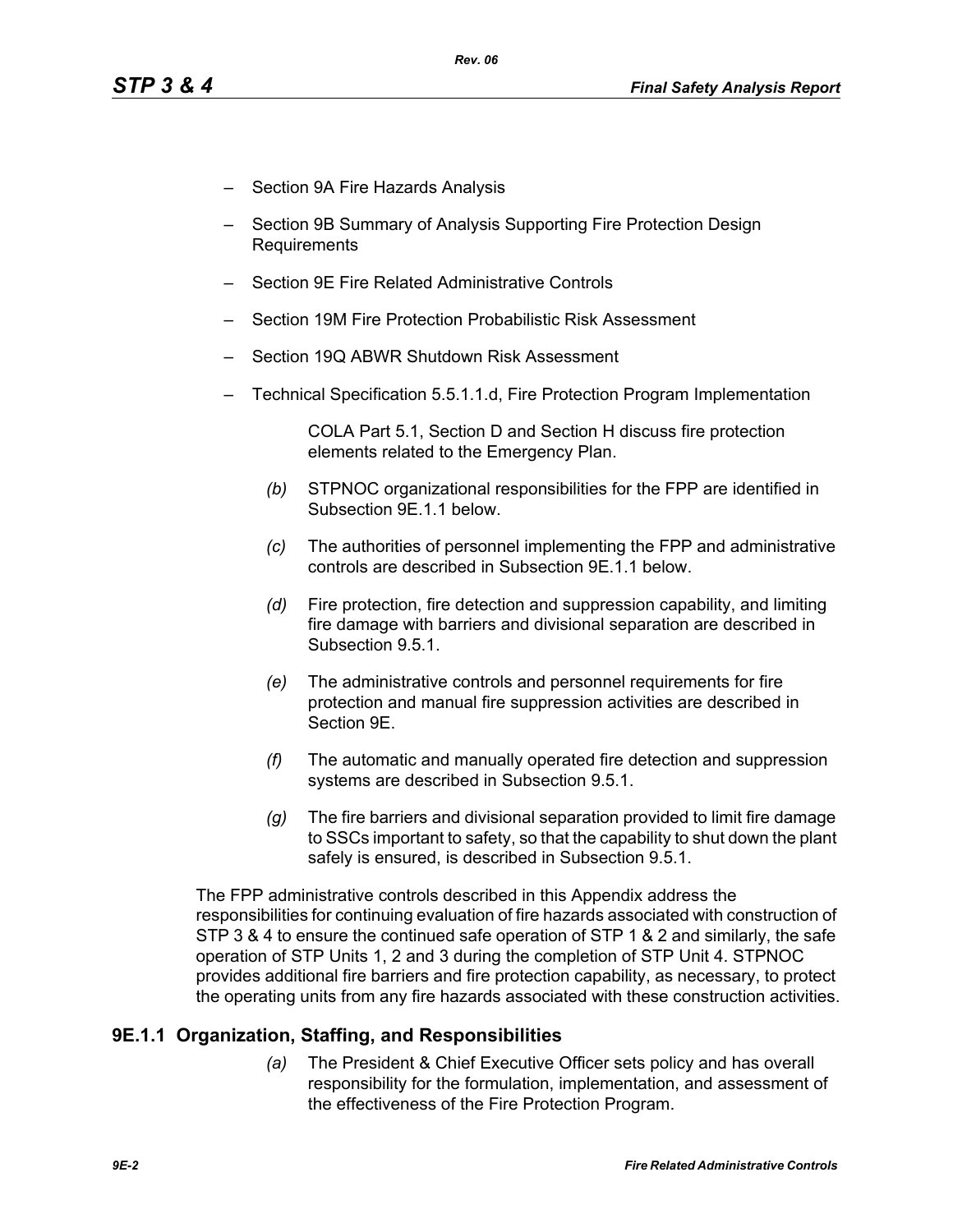The Group Vice President has the executive authority and responsibility for the FPP.

- *(b)* The Vice President Engineering and Construction reports to the Group Vice President and has direct responsibility to establish, implement and maintain written procedures for implementing the FPP and for periodically assessing the effectiveness of the FPP including fire drills and training conducted by the fire brigade and plant personnel. The results of these assessments are reported to the Group Vice President with recommendations for improvements or corrective actions as deemed necessary.
- *(c)* The Plant General Manger is responsible for the overall administration of the plant operations and emergency plans that include the fire protection and prevention program and that provide a single point of control and contact for all contingencies.

The Plant General Manager has responsibility for approving or disapproving Fire Protection Program implementing procedures and changes thereto as recommended by the Plant Operations Review Committee (PORC).

The Plant General Manager is responsible for assisting the Plant General Manager STP 1 & 2 in assessing the potential fire related impact to STP 1 & 2 from construction activities on STP 3 & 4.

The Plant General Manager is responsible for the evaluation of the potential fire related impact to STP 3 from construction activities on STP 4 (see additional discussion in Section 1.10S).

- *(d)* The Fire Protection Coordinator reports through the chain of command to the Vice President, Engineering and Construction. Primary responsibility for implementation of the FPP has been delegated to the Fire Protection Coordinator, who is an individual knowledgeable through education, training, and/or experience in fire protection and nuclear safety. Other personnel are available to assist the Fire Protection Coordinator as necessary to accomplish the following:
	- *(i)* Implement periodic inspections to minimize the amount of combustibles in plant areas important to safety; determine the effectiveness of housekeeping practices; ensure the availability and acceptable condition of all fire protection systems/equipment, emergency breathing apparatus, emergency lighting, communication equipment, fire stops, penetration seals, and fireretardant coatings; and ensure that prompt and effective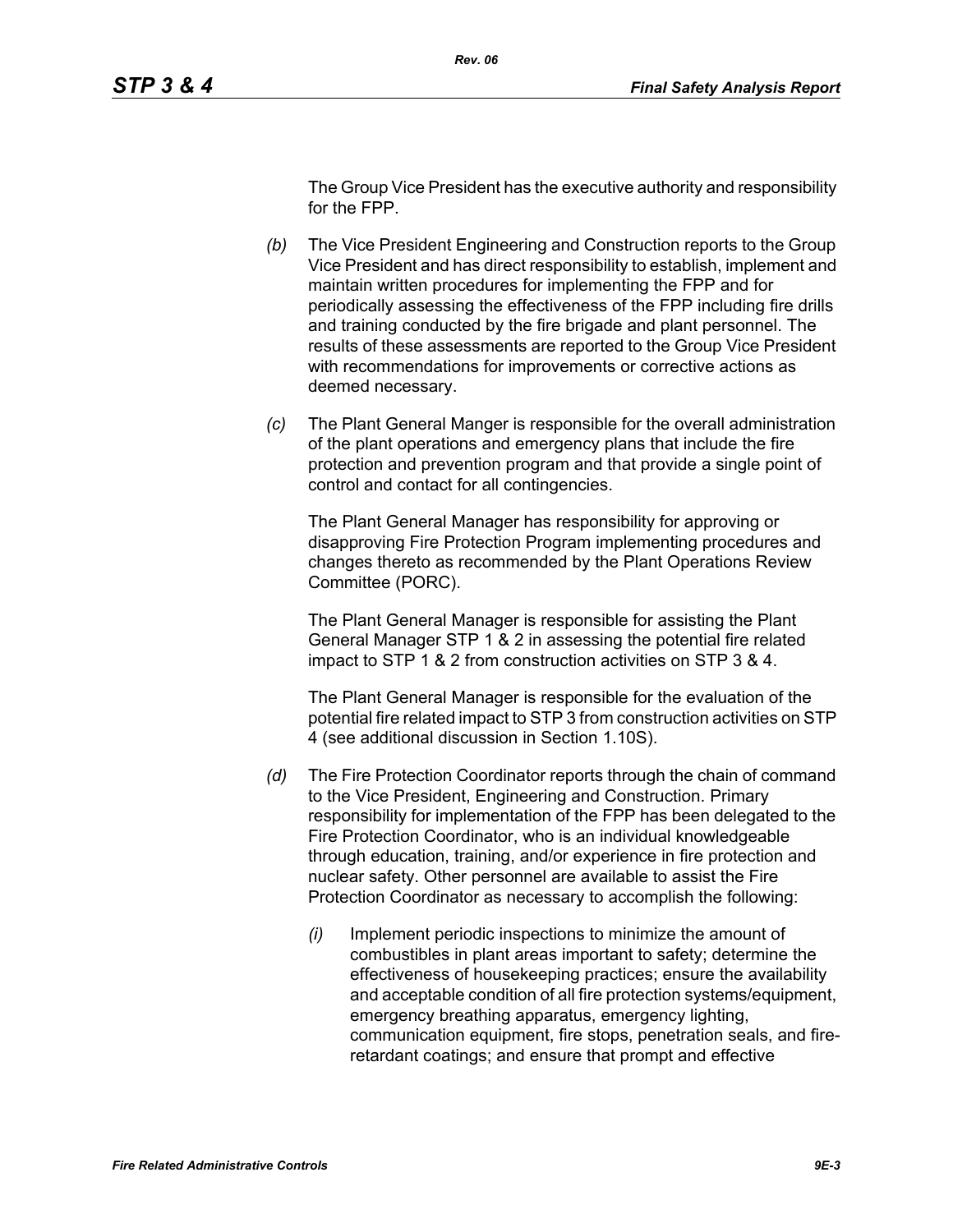corrective actions are taken to correct conditions adverse to fire protection and preclude their recurrence

- *(ii)* Provide firefighting training for operating plant personnel and the plant's fire brigade; design and select equipment; periodically inspect and test fire protection systems and equipment in accordance with established procedures; and evaluate test results and determine the acceptability of the systems under test
- *(iii)* Assist in the critique of all fire drills to determine how well the training objectives have been met
- *(iv)* Review proposed work activities with regard to in-plant fire protection, identify potential transient fire hazards, and specify required additional fire protection in the work activity procedure
- *(v)* Implement a program to indoctrinate all plant contractor personnel in appropriate administrative procedures that implement the FPP and the emergency procedures relative to fire protection
- *(vi)* Implement a program to instruct personnel on the proper handling of accidental events such as leaks or spills of flammable materials that are related to fire protection
- *(vii)* Review hot work
- *(e)* The Vice President Oversight and Regulatory Affairs is responsible for:
	- *(i)* Establishing the fire protection quality assurance program in accordance with Regulatory Position 1.7, Quality Assurance, of RG 1.189 as delineated in the document "STP 3 & 4 Quality Assurance Program Description"
	- *(ii)* Ensuring effective implementation of the FPP quality assurance program by planned surveillances and scheduled audits
	- *(iii)* Ensuring results of FPP surveillance and audit activities are promptly reported to cognizant management personnel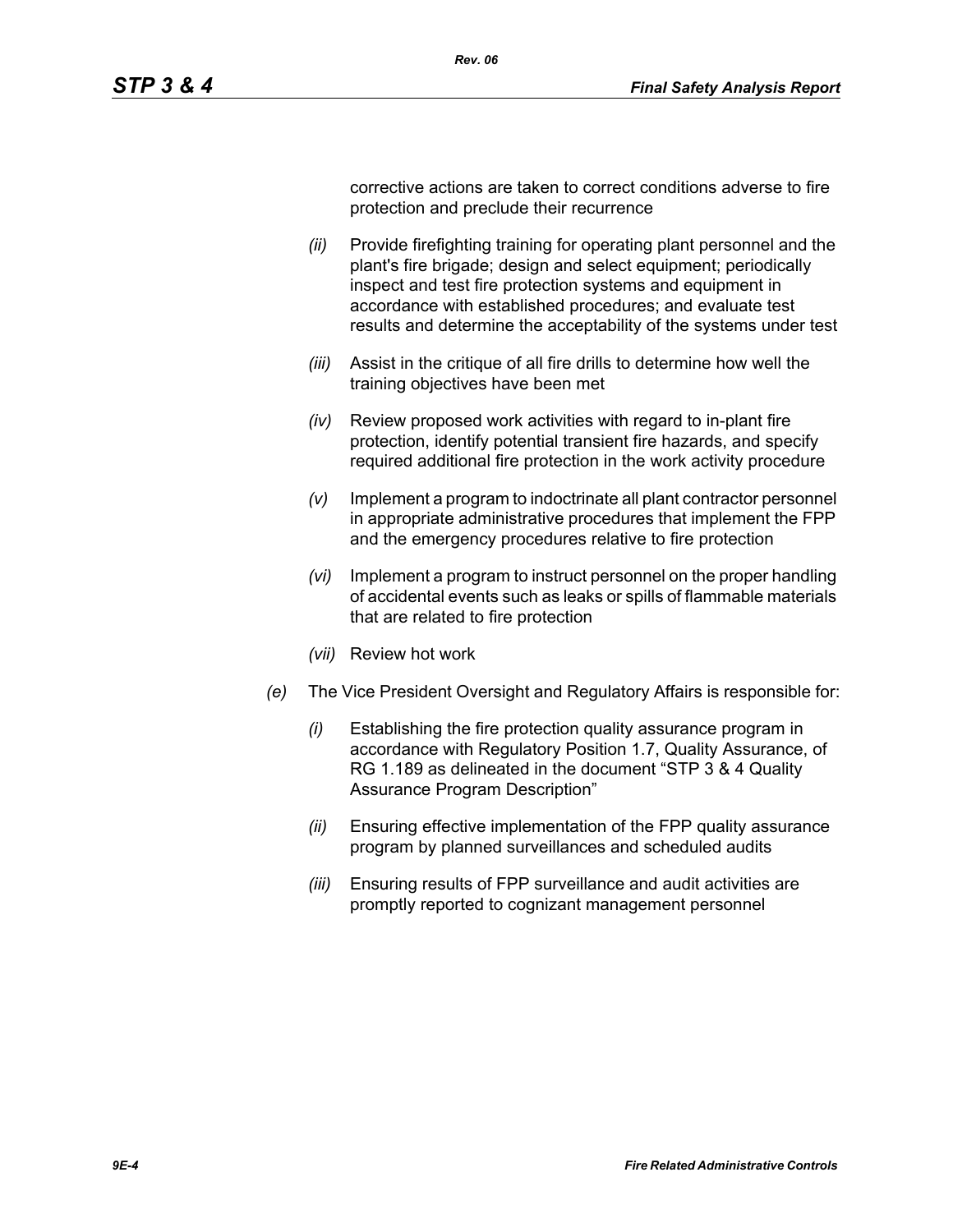- *(f)* The plant's fire brigade positions and responsibilities are identified as follows:
	- *(i)* The plant fire brigade positions are responsible for fighting fires. The authority and responsibility of each fire brigade position relative to fire protection are clearly defined.
	- *(ii)* The responsibilities of each fire brigade position correspond with the actions required by the firefighting procedures.
	- *(iii)* Collateral responsibilities of the fire brigade members do not conflict with their responsibilities related to the fire brigade during a fire emergency. A collateral responsibility is a required action or decision that would adversely affect the fire brigade member's ability to perform a required fire fighting function.
	- *(iv)* The minimum number of trained fire brigade members available on site for each operating shift should be consistent with the activities required to combat credible and challenging fires, but is no less than five members. The size of the fire brigade is based upon the functions required to fight fires, with adequate allowance for injuries. Fire brigade staffing accounts for the operational and emergency response demands on shift personnel in the event of a significant fire.

## **9E.1.2 Fire Hazards Analysis**

This topic is addressed in Section 9A.

## **9E.1.3 Safe-Shutdown Analysis**

This topic is addressed in Subsections 9.5.1.3.11 and 9.5.1.3.12.

## **9E.1.4 Fire Test Reports and Fire Data**

This topic is addressed in Subsection 9.5.13.7 (COL License Information Item 9.24).

## **9E.1.5 Compensatory Measures**

Temporary changes to specific fire protection features necessary to accomplish maintenance or modifications are permissible when accompanied by interim compensatory measures, such as fire watches, temporary fire barriers, or backup suppression capability.

Compensatory measures may be implemented as an interim step to restore operability or to otherwise enhance the capability of degraded or nonconforming fire protection related SSCs until the final corrective action is complete. Reliance on a compensatory measure for operability is given important consideration in establishing the time frame for completing the corrective action. Nonconforming conditions or degraded conditions requiring an operator action to demonstrate operability are resolved expeditiously.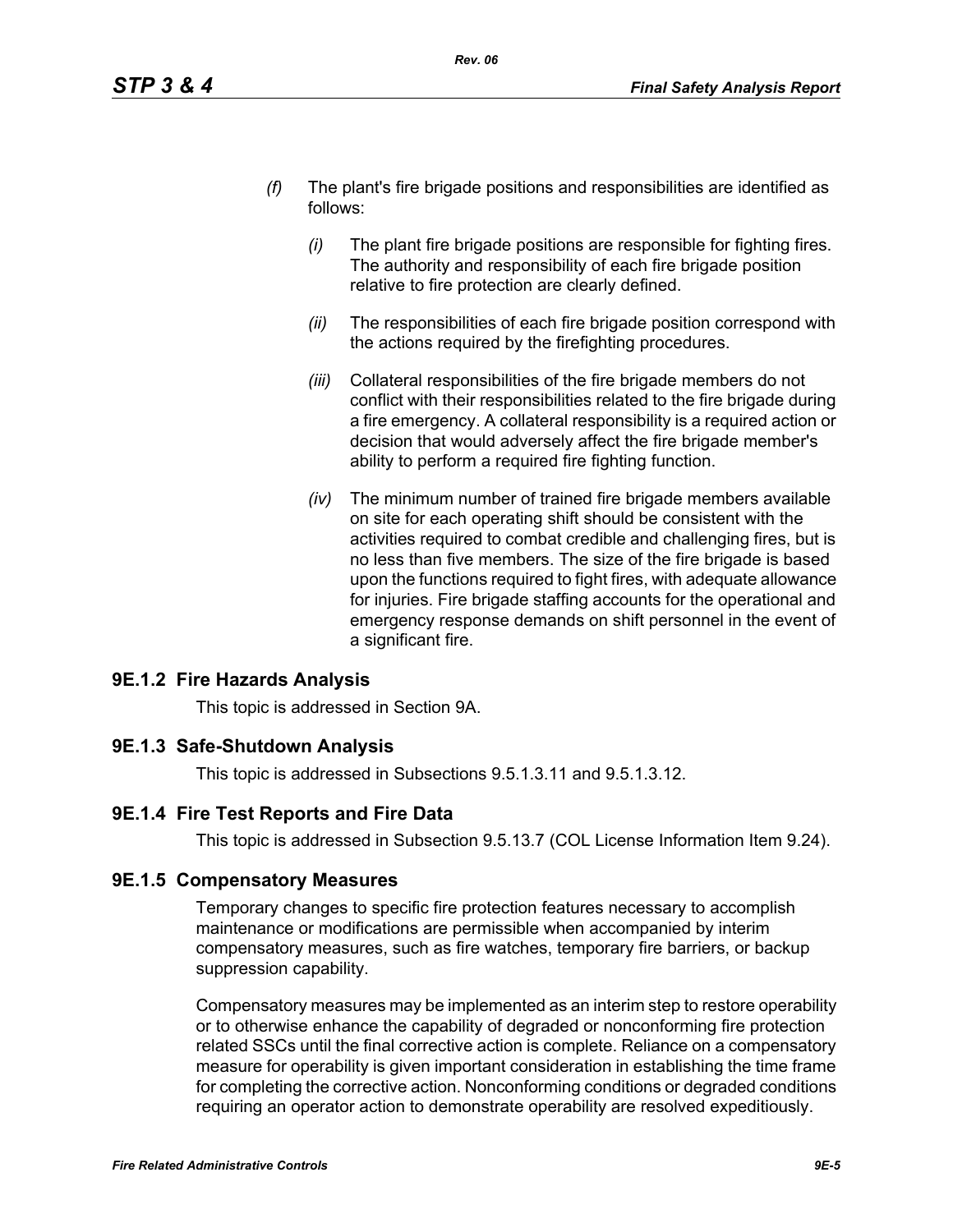The guidance provided in NRC Inspection Manual Part 9900, "Operability Determinations & Functionality Assessments for Resolution of Degraded or Nonconforming Conditions Adverse to Quality or Safety" is utilized when compensatory measures are relied upon.

### **9E.1.6 Fire Protection Training and Qualifications**

The Vice President, Engineering and Construction, maintains available staff for the FPP knowledgeable in both fire protection and nuclear safety.

### **9E.1.6.1 Fire Protection Staff Training and Qualifications**

Fire protection staff qualifications:

- *(a)* The Fire Protection Coordinator, or a person available for consultation, is a graduate of an accredited engineering or fire science curriculum and has a minimum of six years applicable experience, three of which have been in the area of fire protection. Education and/or experience acceptable to the Society of Fire Protection Engineers for full member status may be considered as equivalent qualifications.
- *(b)* Fire brigade training is discussed in Subsection 9E.1.6.4. Brigade member qualification includes satisfactory completion of a physical exam for performance of strenuous physical activity.
- *(c)* Personnel responsible for the maintenance and testing of the fire protection systems are qualified by training and experience for this work.
- *(d)* The Fire Protection Coordinator is responsible for the training of the fire brigade and is qualified by knowledge, suitable training, and experience for the conduct of this training.

#### **9E.1.6.2 General Employee Training**

General employees are instructed in their responsibilities to prevent and detect fires. Training includes information on the types of fires and related extinguishing agents, specific fire hazards at the site, and actions in the event of a fire suppression system actuation. Specific instruction includes:

- *(a)* Principal responsibility to notify the control room upon discovering a fire, prior to attempting to extinguish the fire
- *(b)* Actions upon actuation of local fire suppression systems or hearing a fire alarm
- *(c)* Administrative controls on the use of combustibles and ignition sources
- *(d)* Actions necessary in the event of a combustible liquid spill or leak or combustible gas release or leaks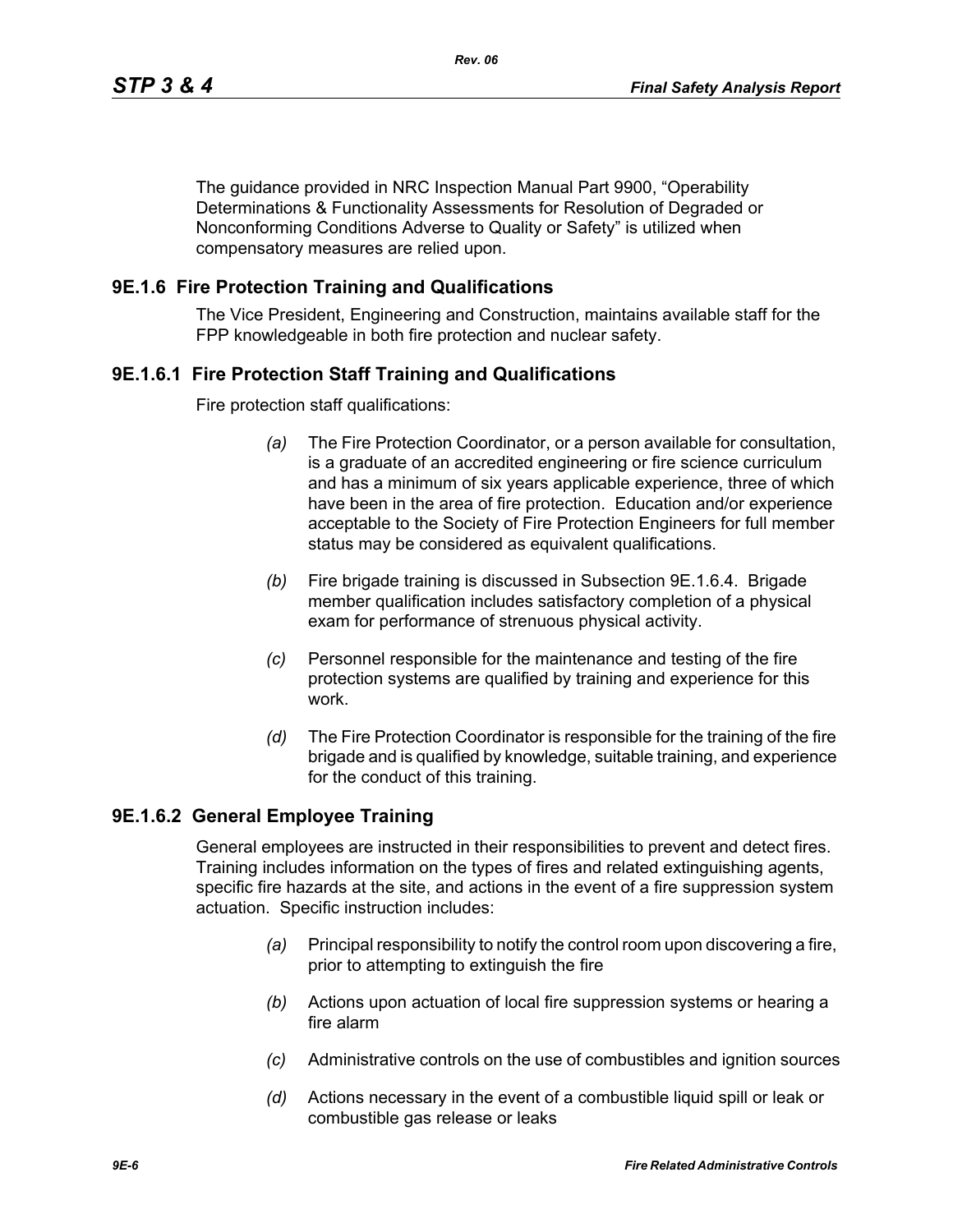# **9E.1.6.3 Fire Watch Training**

Fire watches are used for observation and control of fire hazards associated with hot work and may provide compensatory measures for degraded fire protection systems and features. Specific fire watch training provides instruction on fire watch duties, responsibilities, and required actions for both 1-hour roving and continuous fire watches. Fire watch qualifications include hands-on training on a practice fire with the extinguishing equipment to be used while on fire watch. If fire watches are to be used as compensatory actions, the fire watch training includes recordkeeping requirements if required by 9E.1.5.

### **9E.1.6.4 Fire Brigade Training and Qualifications**

Fire brigade training establishes and maintains the capability to fight credible and challenging fires. The program consists of initial classroom instruction followed by periodic classroom instruction, firefighting practice, and fire drills (See 9E.3.5.1.4 for drill guidance).

The training recommendations of NFPA 600, "Standard on Industrial Fire Brigades" provide applicable criteria for training the plant fire brigade.

#### **9E.1.6.4.1 Qualifications**

The brigade leader and at least two brigade members have sufficient training in or knowledge of plant systems to understand the effects of fire and fire suppressants on safe-shutdown capability. The brigade leader has training or experience necessary to assess the potential safety consequences of a fire and advise control room personnel as evidenced by possession of an operator's license or equivalent knowledge of plant systems. The qualification of fire brigade members includes an annual physical examination to determine their ability to perform strenuous firefighting activities.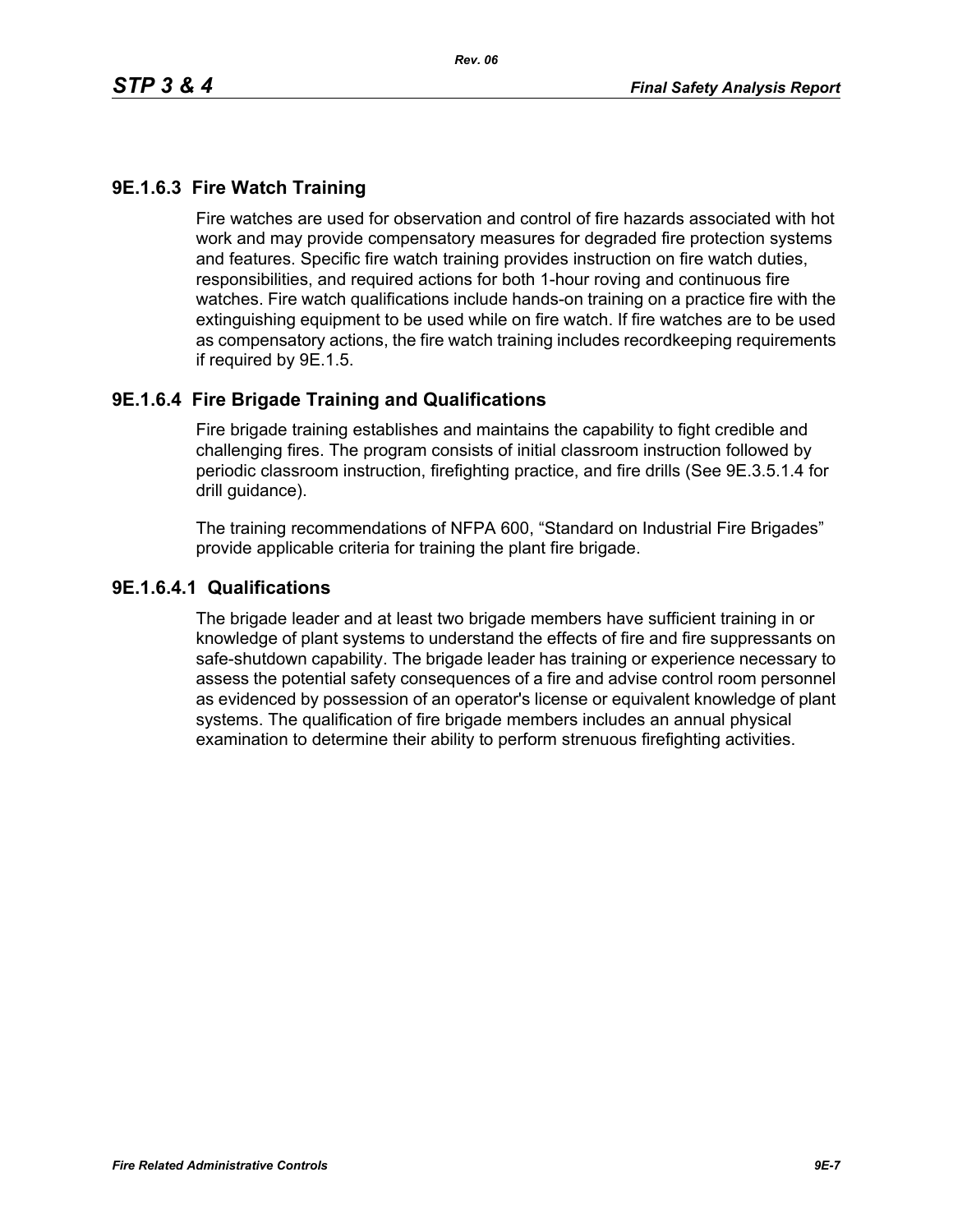### **9E.1.6.4.2 Instruction**

Instruction is provided in the following:

- *(a)* indoctrination of the plant firefighting plan with specific identification of each individual's responsibilities
- *(b)* identification of the type and location of fire hazards and associated types of fires that could occur in the plant
- *(c)* the toxic and corrosive characteristics of expected products of combustion
- *(d)* identification of the location of firefighting equipment for each fire area and familiarization with the layout of the plant, including access and egress routes to each area
- *(e)* the proper use of available firefighting equipment and the correct method of fighting each type of fire, including the following:
	- *(i)* fires involving radioactive materials
	- *(ii)* fires in energized electrical equipment
	- *(iii)* fires in cables and cable trays
	- *(iv)* hydrogen fires
	- *(v)* fires involving flammable and combustible liquids or hazardous process chemicals
	- *(vi)* fires resulting from construction or modifications (welding)
	- *(vii)* record file fires
- *(f)* the proper use of communication, lighting, ventilation, and emergency breathing equipment
- *(g)* the proper method for fighting fires inside buildings and confined spaces
- *(h)* the direction and coordination of the firefighting activities (fire brigade leaders only)
- *(i)* detailed review of firefighting strategies and procedures
- *(j)* review of the latest plant modifications and corresponding changes in firefighting plans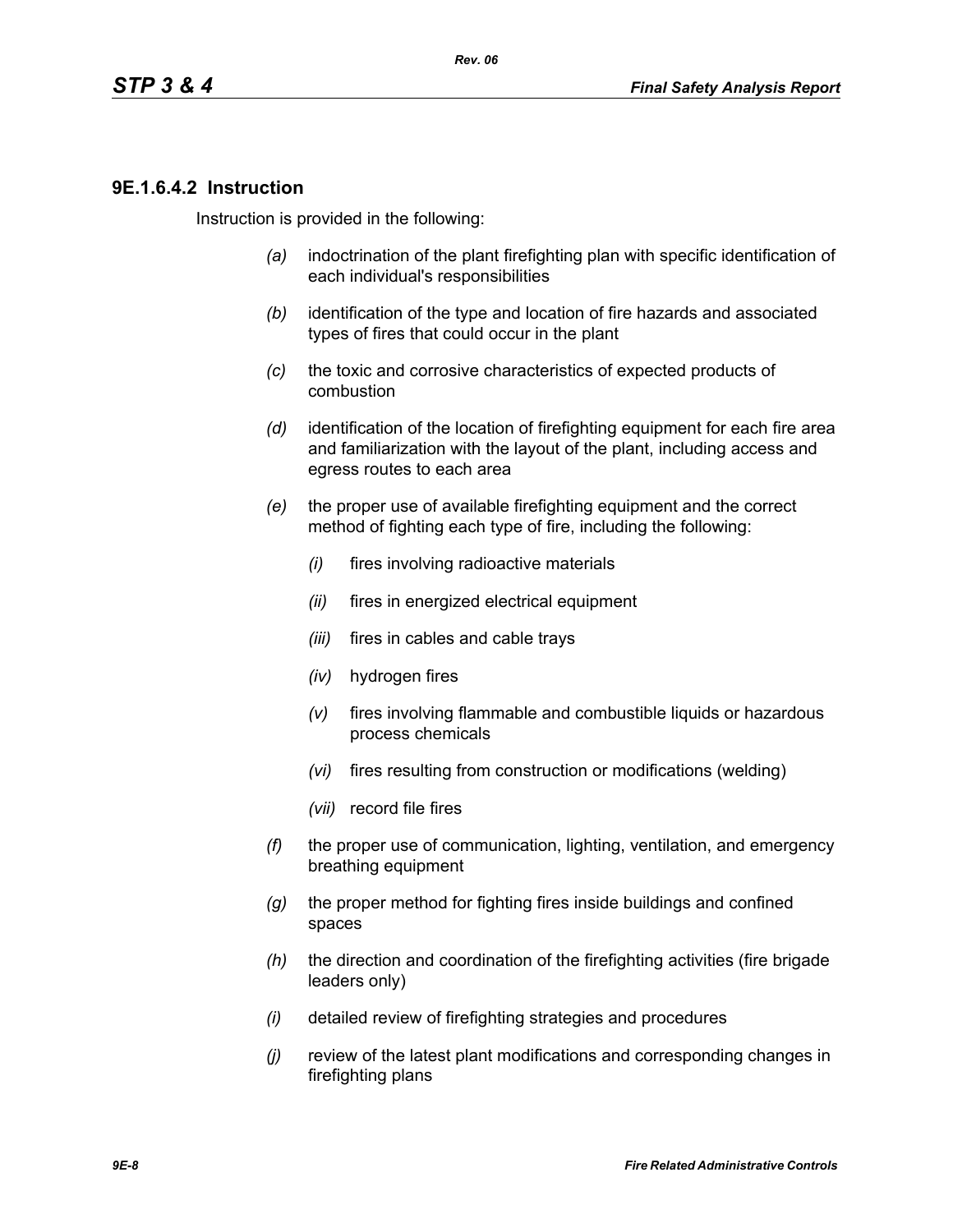# **9E.1.6.4.3 Fire Brigade Practice**

Practice sessions are held for the fire brigade of each shift on the proper method of fighting the various types of fires that could occur in a nuclear power plant. These sessions provide brigade members with experience in actual fire extinguishment and the use of self-contained breathing apparatus under the strenuous conditions encountered in firefighting. Practice sessions are held at least once per year for each fire brigade member.

# **9E.1.6.4.4 Fire Brigade Training Records**

Individual records of training provided to each fire brigade member, including drill critiques, for at least 3 years to ensure that each member receives training in all parts of the training program. Records of fire brigade training are available for NRC inspection.

#### **9E.1.7 Quality Assurance**

The quality assurance program for fire protection adopts Section 1.7, Quality Assurance, of RG 1.189, and is addressed in the "STP 3 & 4 Quality Assurance Program Description."

### **9E.1.8 Fire Protection Program Changes/Code Deviations**

Changes to the STP 3 & 4 FPP will be evaluated and processed in accordance with 10 CFR 52.98(c).

## **9E.2 Fire Prevention**

#### **9E.2.1 Control of Combustibles**

Administrative controls and procedures control the handling and use of combustibles, prohibit storage of combustibles in plant areas important to safety, establish designated storage areas with appropriate fire protection, and control use of specific combustibles (e.g., wood) in plant areas important to safety.

## **9E.2.1.1 Transient Fire Hazards**

Bulk storage of combustible materials is prohibited inside or adjacent to buildings or systems important to safety during all modes of plant operation. Procedures govern the handling of and limit transient fire hazards such as combustible and flammable liquids, wood and plastic products, high-efficiency particulate air (HEPA) and charcoal filters, dry ion exchange resins, or other combustible materials in buildings containing systems or equipment important to safety during all phases of operation, particularly during maintenance, modification, or refueling operations.

Transient fire hazards that cannot be eliminated are controlled and suitable protection is provided. Specific controls and protective measures include the following:

> *(a)* Unused ion exchange resins are not stored in areas that contain or expose equipment important to safety.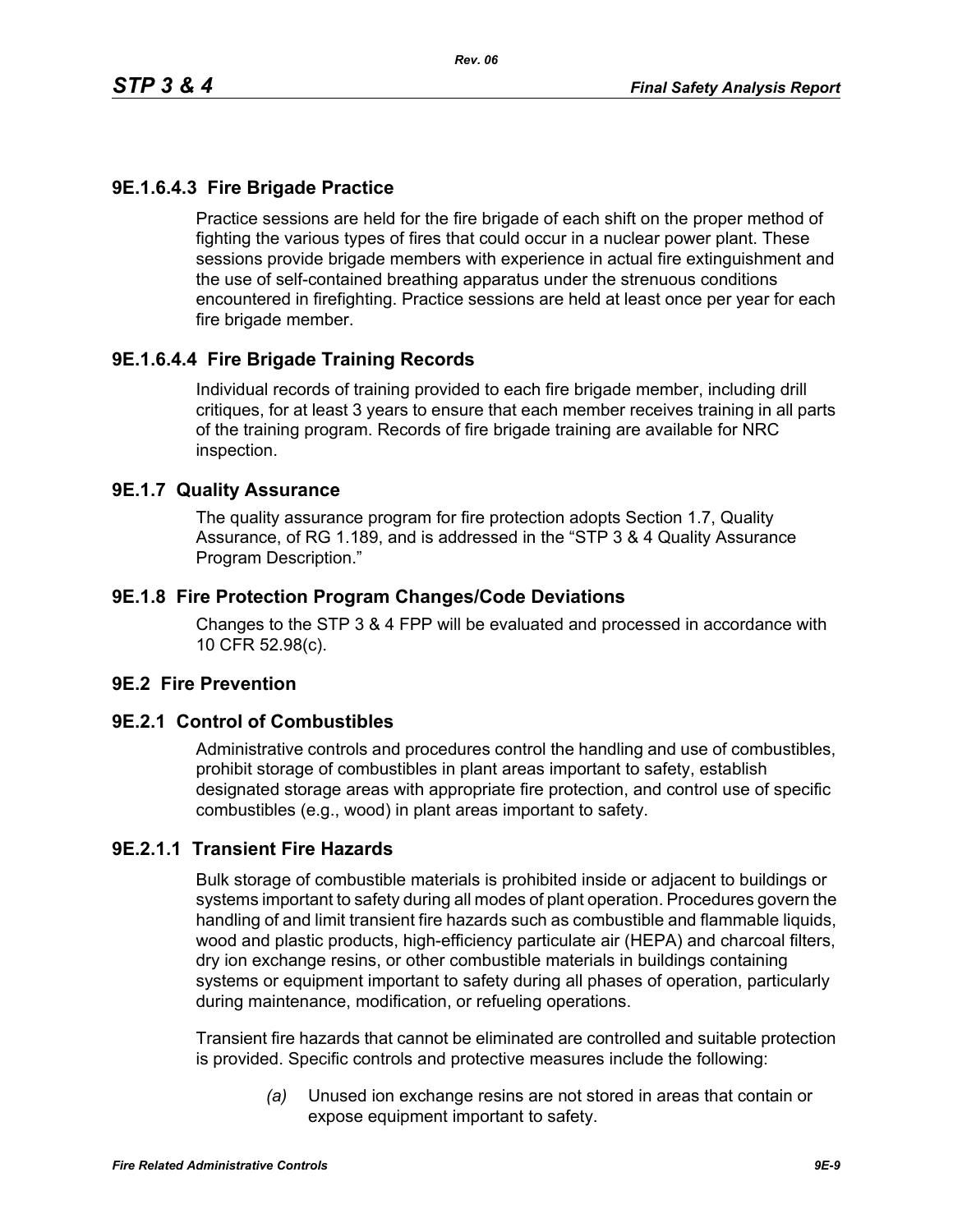- *(b)* Hazardous chemicals are not stored in areas that contain or expose equipment important to safety.
- *(c)* Use of wood inside buildings containing systems or equipment important to safety is permitted only when suitable noncombustible substitutes are not available. All wood smaller than 152 mm x 152 mm (6 in x 6 in) used in plant areas important to safety during maintenance, modification, or refueling operation (such as lay-down blocks or scaffolding) should be treated with a flame-retardant. See NFPA 703, "Standard for Fire-Retardant Treated Wood and Fire-Retardant Coatings for Building Materials." Wood is allowed into plant areas important to safety only when needed for immediate use.
- *(d)* The use of plastic materials is minimized. Halogenated plastics such as polyvinyl chloride and neoprene are used only when substitute noncombustible materials are not available.
- *(e)* Use of combustible material such as HEPA and charcoal filters, dry ion exchange resins, or other combustible supplies in areas important to safety are controlled. Such materials are allowed into areas important to safety only when they needed for immediate use.
- *(f)* Equipment or supplies (such as new fuel) shipped in untreated combustible packing containers may be unpacked in areas containing equipment or systems important to safety if required for valid operating reasons. However, combustible materials are removed from the area immediately following unpacking. Such transient combustible material, unless stored in approved containers, is not left unattended. Loose combustible packing material, such as wood or paper excelsior or polyethylene sheeting, is placed in metal containers with tight-fitting, self-closing metal covers or other approved containers.
- *(g)* Materials that collect and contain radioactivity, such as spent ion exchange resins, charcoal filters, and HEPA filters, are stored in closed metal tanks or containers that are located in areas free from ignition sources or combustibles. These materials are protected from exposure to fires in adjacent areas as well. Consideration is given to requirements for removal of decay heat from entrained radioactive materials.
- *(h)* Temporary power cables used during maintenance outages are treated as transient combustibles and potential ignition sources. Procedures address fire protection for temporary electrical power supply and distribution.

## **9E.2.1.2 Modifications**

Fire prevention elements of the FPP are maintained when plant modifications are made. Modification procedures contain provisions that evaluate the impacts of modifications on the fire prevention design features and programs. Personnel in the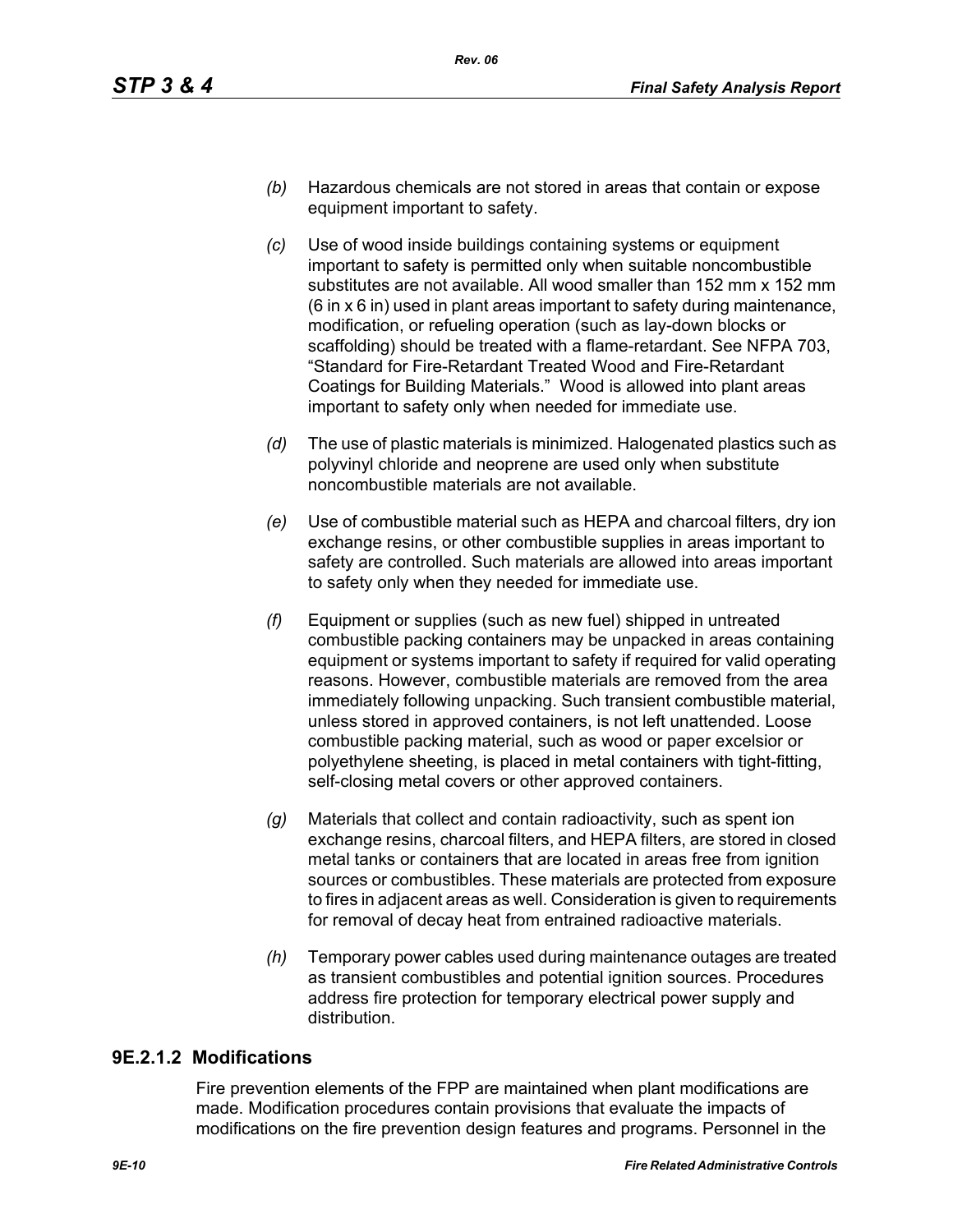fire protection organization review modifications of SSCs to ensure that fixed fire loadings are not increased beyond those accounted for in the fire hazards analysis, or if increased, suitable protection is provided and the fire hazards analysis is revised accordingly.

# **9E.2.1.3 Flammable and Combustible Liquids and Gases**

The handling, use, and storage of flammable and combustible liquids comply with the provisions of NFPA 30, "Flammable and Combustible Liquids Code."

Miscellaneous storage and piping for flammable or combustible liquids or gases is controlled to avoid a potential fire exposure hazard to systems important to safety.

Combustible materials are isolated or separated from systems important to safety. When this is not possible because of the nature of the safety system or the combustible material, special protection is provided to prevent a fire from defeating the safety system function. Examples of such combustible materials that may not be separable from the remainder of its system are EDG fuel oil day tanks, turbine-generator oil and hydraulic control fluid systems.

RCP lube oil systems are not applicable to the ABWR.

Diesel fuel oil tanks, turbine-generator lube oil and hydraulic systems are discussed in Subsection 9.5.1.

Bulk gas storage meets the guidelines of Subsection 9E.7.5.

## **9E.2.1.4 External/Exposure Fire Hazards**

An evaluation of external fire hazards including the potential for wildfires is addressed in Subsection 2.2S.3.1.4. Additional relevant discussion is provided in Subsection 9.5.1 for diesel fuel oil storage and COL license information provided in Subsections 9.5.13.9, Applicant Fire Protection Program, and 9.5.13.15, Identification of Chemicals.

## **9E.2.2 Control of Ignition Sources**

Design, installation, modification, maintenance, and operational procedures and practices are used to control potential ignition sources such as electrical equipment (permanent and temporary), hot work activities (e.g., open flame, welding, cutting, and grinding), high-temperature equipment and surfaces, heating equipment (permanent and temporary installation), reactive chemicals, static electricity, and smoking.

## **9E.2.2.1 Open Flame, Welding, Cutting, and Grinding (Hot Work)**

Work involving ignition sources such as welding and flame cutting is done under controlled conditions. Persons performing and directly assisting in such work are trained and equipped to prevent and combat fires, or if this is not possible, a person qualified in fire protection directly monitors the work and functions as a fire watch.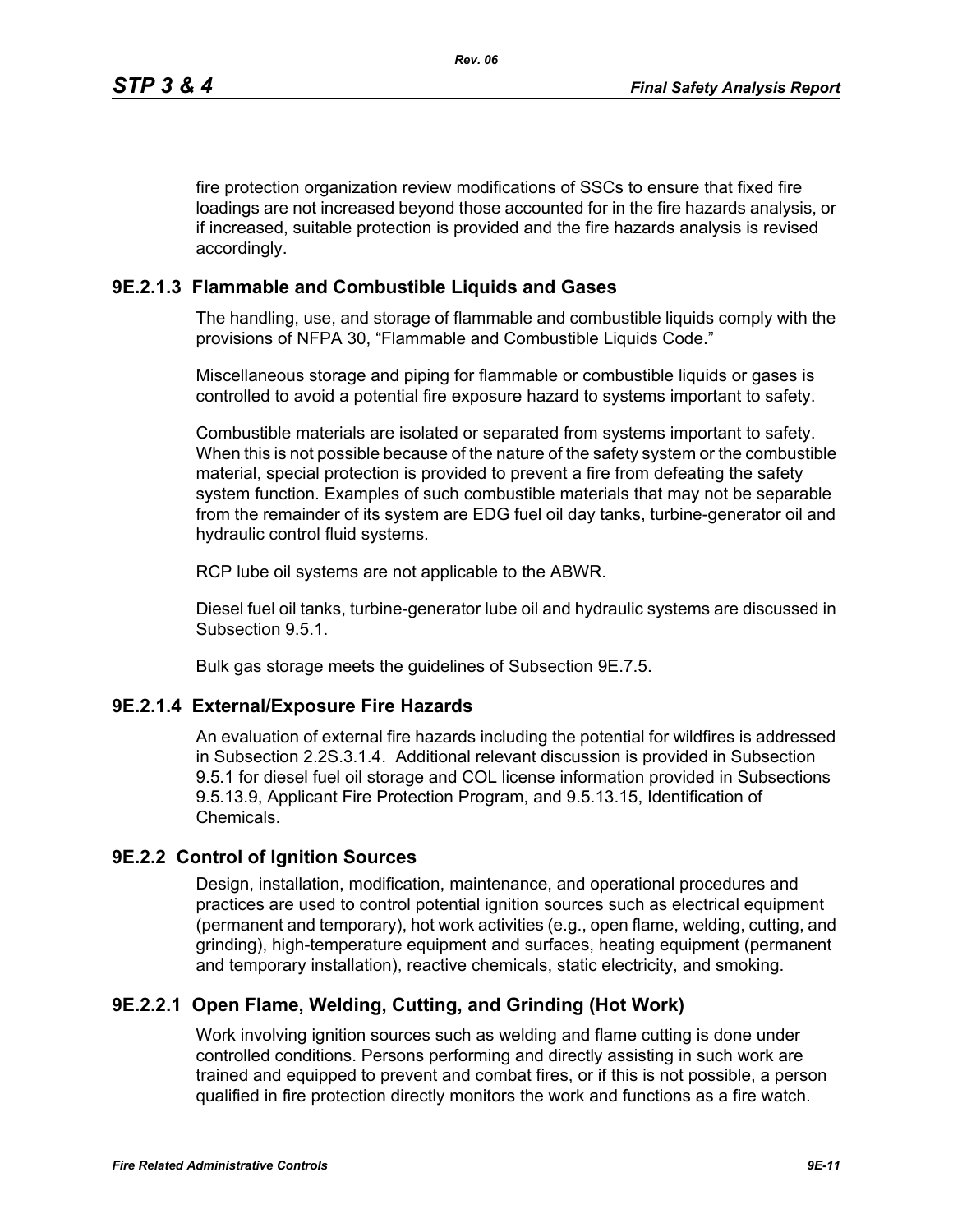*Rev. 06*

The use of ignition sources is governed by a hot work permit system to control open flame, welding, cutting, brazing, or soldering operations. A separate permit is normally issued for each area where work is to be done. If work continues over more than one shift, the permit should be valid for not more than 24 hours when the plant is operating or for the duration of a particular job during plant shutdown. NFPA 51B, "Standard for Fire Prevention During Welding, Cutting and Other Hot Work," includes guidance for safeguarding the hazards associated with welding and cutting operations.

## **9E.2.2.2 Temporary Electrical Installations**

Plant administrative controls provide for engineering review of temporary electrical installations. These reviews ensure that appropriate precautions, limitations, and maintenance practices are established for the term of such installations. NFPA 70, "National Electrical Code" is used for guidance on temporary electrical installations.

## **9E.2.2.3 Other Sources**

Open flames or combustion-generated smoke are not permitted for leak testing and similar procedures such as airflow determinations. Procedures and practices provide for control of temporary heating devices. Use of space heaters and maintenance equipment (e.g., tar kettles for roofing operations) in plant areas are controlled and reviewed by the STP 3 & 4 fire protection staff. Engineering procedures and practices provide assurance that temporary heating devices are properly installed according to the UL listing, including required separations from combustible materials and surfaces. Temporary heating devices are placed to avoid overturning and installed in accordance with their listing, including clearance to combustible material, equipment, or construction. Asphalt and tar kettles are located in a safe place or on a fire-resistive roof at a point where they avoid ignition of combustible material below. Continuous supervision is maintained while kettles are in operation and metal kettle covers and fire extinguishers are provided.

## **9E.2.3 Housekeeping**

Administrative controls are established to reduce fire hazards in areas containing SSCs important to safety. These controls govern removal of waste, debris, scrap, oil spills, and other combustibles after completion of a work activity or at the end of the shift. Administrative controls also include procedures for performing and maintaining periodic housekeeping inspections to ensure continued compliance with fire protection controls. Housekeeping practices ensure that drainage systems especially drain hub grills, in areas containing fixed water-based suppression systems remain free of debris to minimize flooding if the systems discharge. RG 1.39, "Housekeeping Requirements for Water-Cooled Nuclear Power Plants," provides guidance on housekeeping, including the disposal of combustible materials.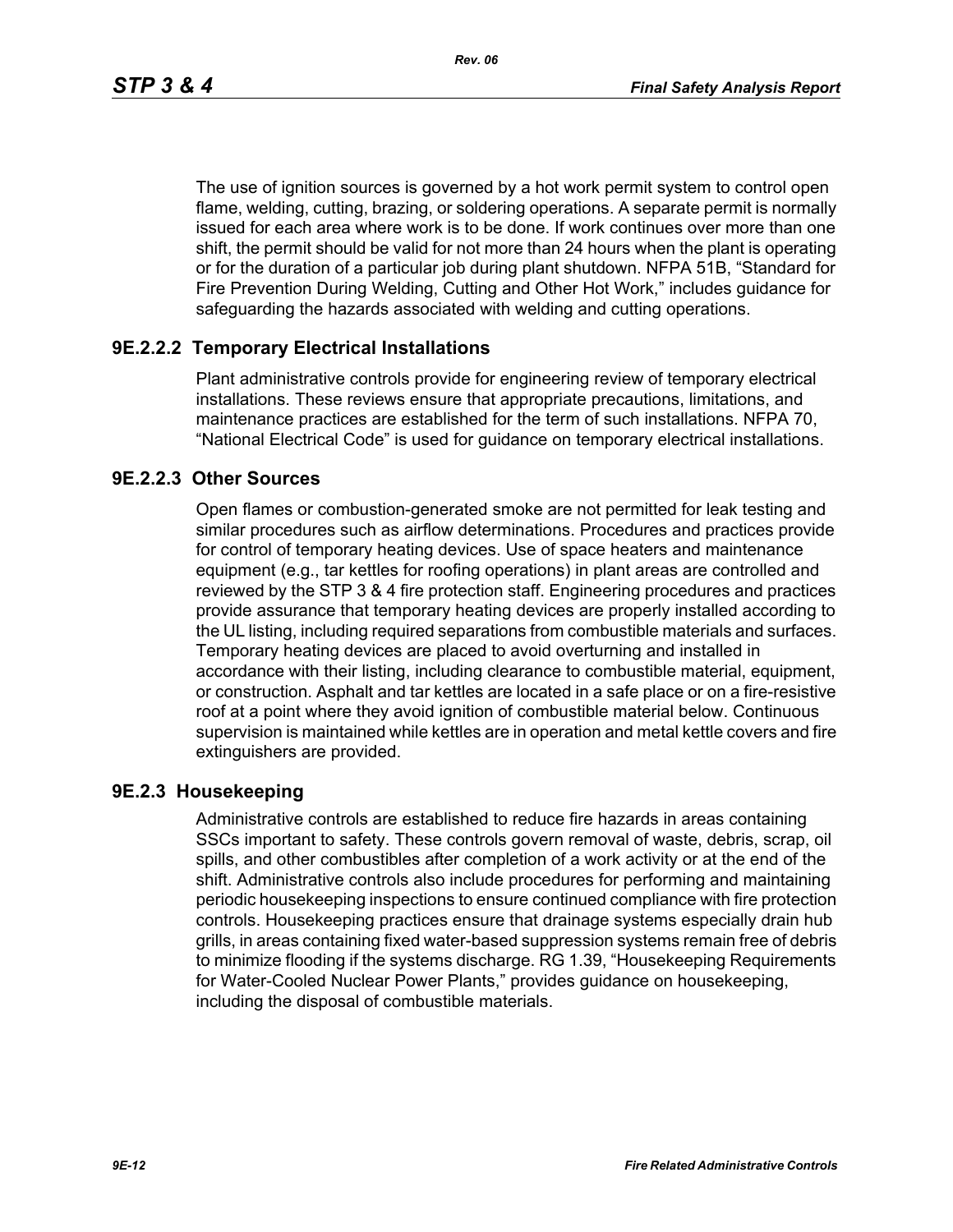### **9E.2.4 Fire Protection System Maintenance and Impairments**

Fire protection administrative controls are established to address the following:

- *(a)* Fire protection features are maintained and tested by qualified personnel. (See Subsection 9E.1.6.1).
- *(b)* Impairments to fire barriers, fire detection, and fire suppression systems are controlled by a permit system. Compensatory measures (see Subsection 9E.1.5) are established in areas where systems are so disarmed.
- *(c)* Test plans that list the individuals and their responsibilities in connection with routine tests and inspections of the fire protection systems are developed. The test plans contain the types, frequency, and detailed procedures for testing. Frequency of testing is based on the code of record for the applicable fire protection system. Procedures also contain instructions on maintaining fire protection during those periods when the fire protection system is impaired or during periods of plant maintenance (e.g., fire watches).
- *(d)* Fire barriers, including dampers, doors, and penetration seals, are routinely inspected. Penetration seals are inspected on a frequency and relative sample basis that provides assurance that the seals are functional. Sample size and inspection frequency are determined by the total number of penetrations and observed failure rates. Inspection frequency ensures that all seals will be inspected every 10 years. Inspections conform to NFPA 25, "Standard for the Inspection, Testing, and Maintenance of Water-Based Fire Protection Systems."

## **9E.3 Fire Detection and Suppression**

#### **9E.3.1 Fire Detection**

This topic is discussed in Subsection 9.5.1.

#### **9E.3.2 Fire Protection Water Supply Systems**

This topic is discussed in Subsection 9.5.1

#### **9E.3.3 Automatic Suppression Systems**

This topic is discussed in Subsection 9.5.1

#### **9E.3.4 Manual Suppression Systems and Equipment**

This topic is discussed in Subsection 9.5.1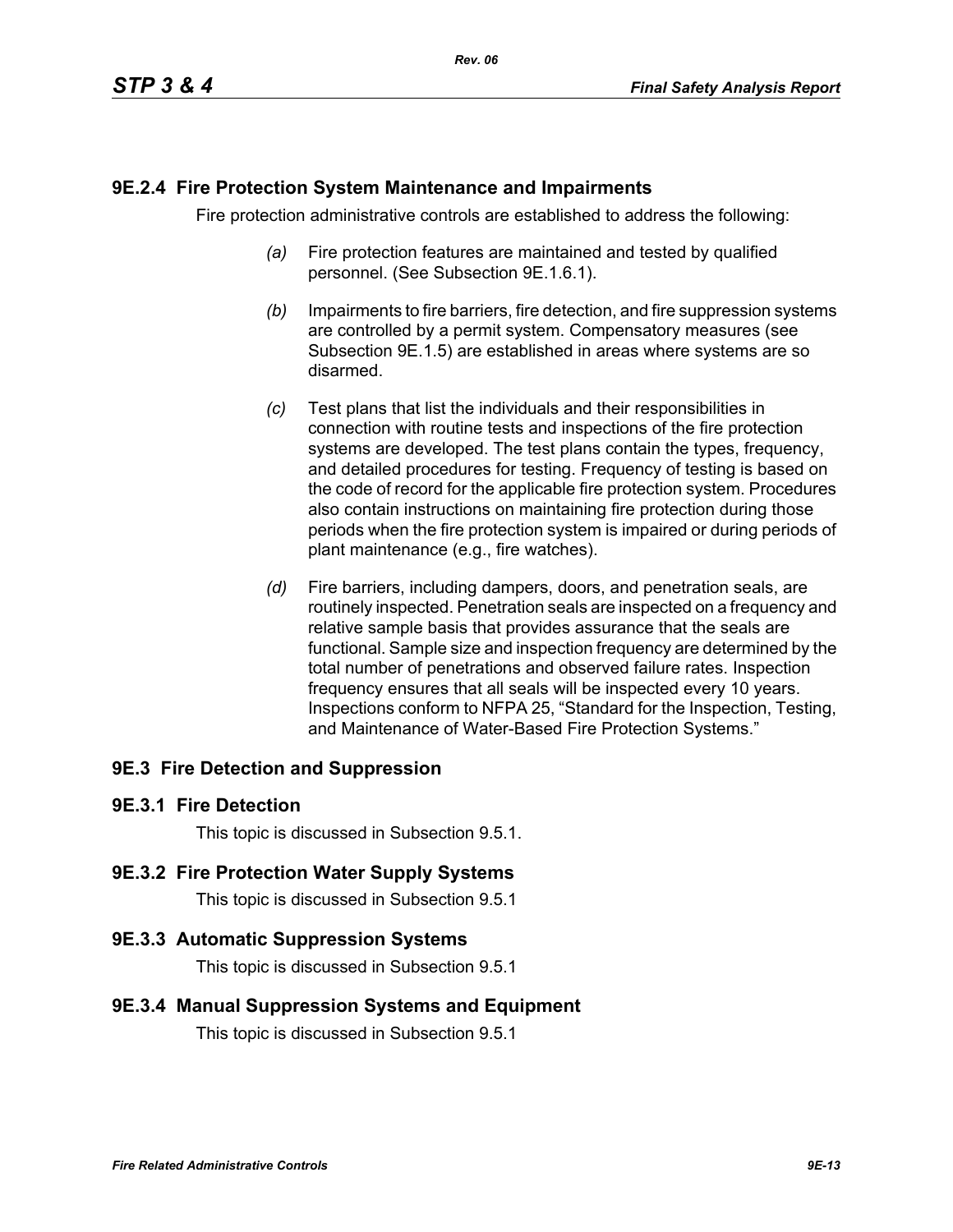# **9E.3.5 Manual Firefighting Capabilities**

#### **9E.3.5.1 Fire Brigade**

A site fire brigade trained and equipped for firefighting is established and on site at all times to ensure adequate manual firefighting capability for all areas of the plant containing SSCs important to safety. The fire brigade leader has ready access to keys for any locked doors. Subsection 9E.1.6.4 provides guidance on fire brigade training and qualifications.

## **9E.3.5.1.1 Fire Brigade Staffing**

The fire brigade includes at least five members on each shift. The shift supervisor is not a member of the fire brigade.

### **9E.3.5.1.2 Equipment**

The equipment provided for the brigade consists of personal protective equipment, such as turnout coats, bunker pants, boots, gloves, hard hats, emergency communications equipment, portable lights, portable ventilation equipment, and portable extinguishers. Self-contained breathing apparatus (SCBA) using full-face positive-pressure masks approved by the National Institute for Occupational Safety and Health (approval formerly given by the U.S. Bureau of Mines) is provided for fire brigade, damage control, and control room personnel. At least 10 masks should be available for fire brigade personnel. Control room personnel may be furnished breathing air by a manifold system piped from a storage reservoir if practical. Service or rated operating life should be at least 30 minutes for the self-contained units. STP 3 & 4 conforms to NFPA 1404, "Standard for Fire Service Respiratory Protection Training."

Fire brigade equipment is stored in accordance with manufacturers recommendations (e.g., firefighter clothing should not be stored where it will be subjected to ultraviolet light from the sun, welding, or fluorescent lights).

At least a 1-hour supply of breathing air in extra bottles is located on the plant site for each self-contained breathing apparatus. In addition, an onsight 6-hour supply of reserve air is provided for the fire brigade personnel and arranged to permit quick and complete replenishment of exhausted air supply bottles as they are returned.

During refueling and maintenance periods, self-contained breathing apparatus is provided near the containment entrances for firefighting and damage control personnel. These units are marked as emergency equipment and are independent of the plant breathing air system provided inside containment and general areas.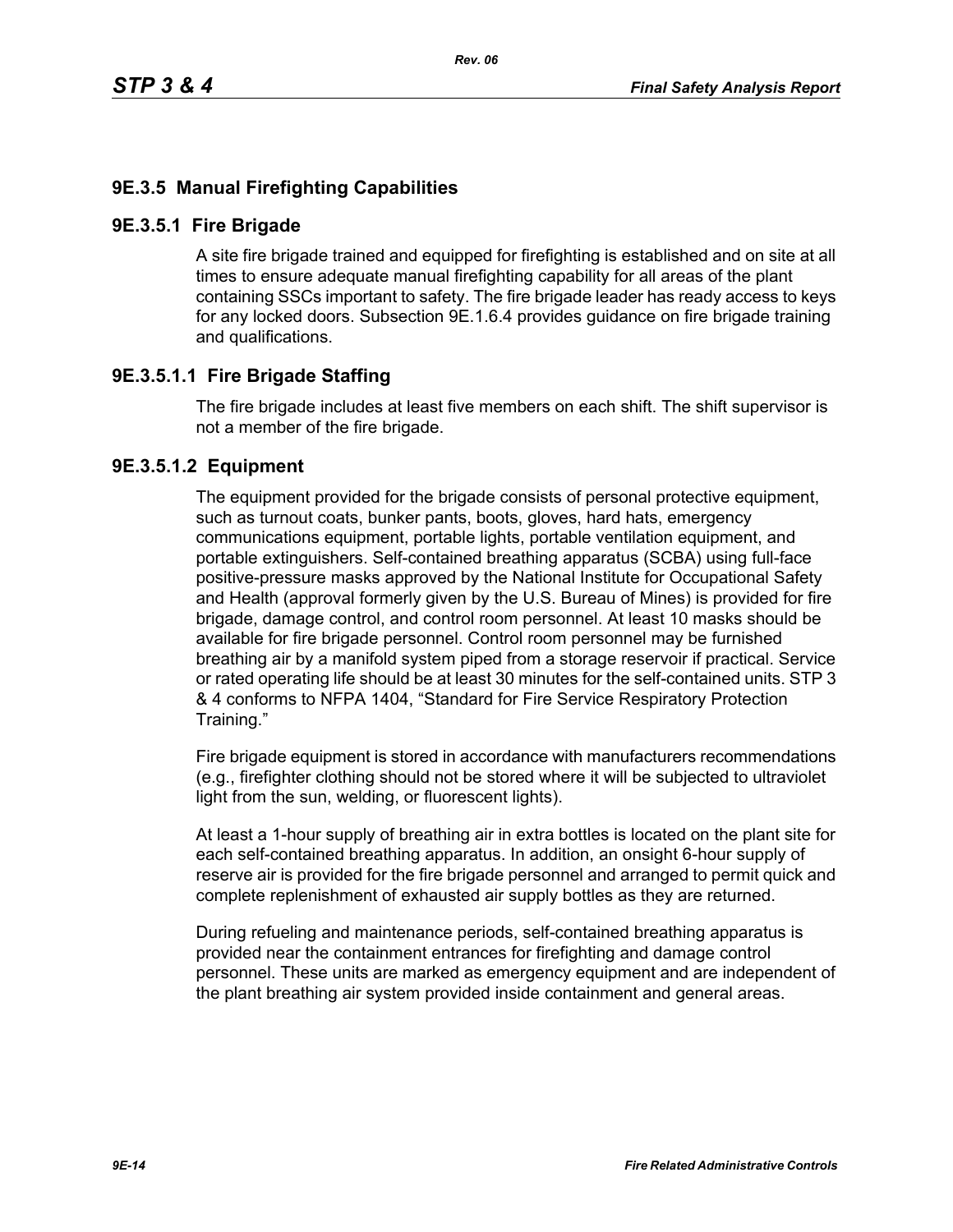# **9E.3.5.1.3 Procedures and Prefire Plans**

Procedures are established to control actions by the fire brigade upon notification by the control room of a fire and to define firefighting strategies. These procedures include the following:

- *(a)* actions to be taken by control room personnel to notify the fire brigade upon report of a fire or receipt of an alarm on the control room fire alarm panel (e.g., announcing the location of the fire over the public address system, sounding fire alarms, and notifying the shift supervisor and the fire brigade leader of the type, size, and location of the fire)
- *(b)* actions to be taken by the fire brigade after notification by the control room of a fire (e.g., assembling in a designated location, receiving directions from the fire brigade leader, and discharging specific firefighting responsibilities, including selection and transportation of firefighting equipment to the fire location, selection of protective equipment, operating instructions for use of fire suppression systems, and use of preplanned strategies for fighting fires in specific areas)
- *(c)* strategies for fighting fires in all plant areas, including the following:
	- *(i)* fire hazards in each area covered by the specific prefire plans
	- *(ii)* SSCs credited for fire safe shutdown
	- *(iii)* fire suppression agents best suited for extinguishing the fires associated with the fire hazards in that area and the nearest location of these suppression agents
	- *(iv)* most favorable direction from which to attack a fire in each area in view of the ventilation direction, access hallways, stairs, and doors that are most likely to be free of fire, and the best station or elevation for fighting the fire, as well as all access and egress routes involving locked doors and the appropriate precautions and methods for access specified
	- *(v)* plant systems that should be managed to reduce the damage potential during a local fire and the location of local and remote controls for such management (e.g., any hydraulic or electrical systems in the area/zone covered by the specific firefighting procedure that could increase the hazards in the area because of over-pressurization or electrical hazards)
	- *(vi)* vital heat-sensitive system components that need to be kept cool while fighting a local fire, in particular, hazardous combustibles that need cooling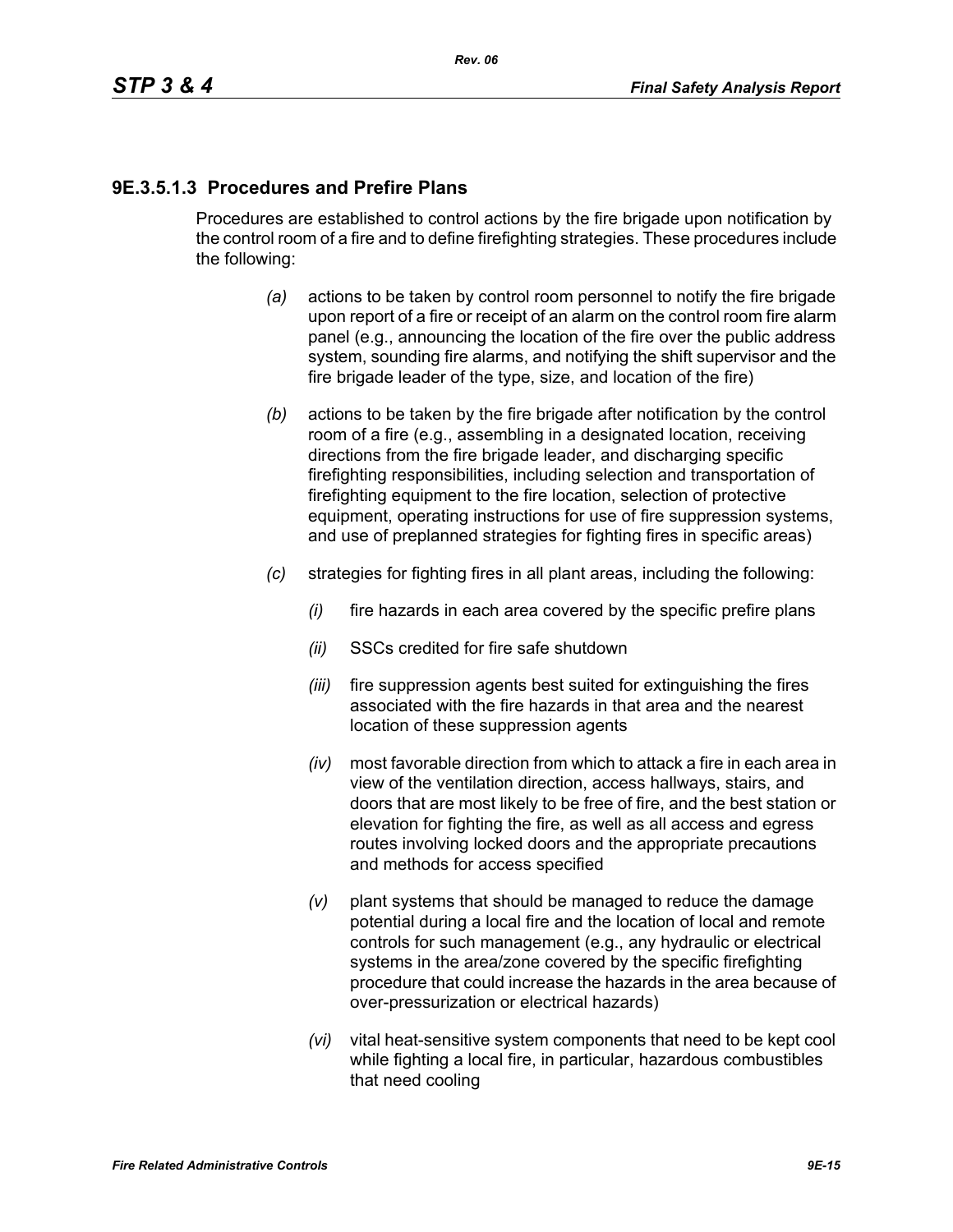- *(vii)* organization of firefighting brigades and the assignment of special duties (including command control of the brigade, transporting fire suppression and support equipment to the fire scenes, applying the extinguishing agent to the fire, communication with the control room, and coordination with outside fire departments, according to job title so that all firefighting functions are covered by any complete shift personnel complement
- *(viii)* potential radiological and toxic hazards in fire areas/zones
- *(ix)* ventilation system operation that ensures desired plant air distribution when the ventilation flow is modified for fire containment or smoke clearing operation
- *(x)* operations requiring control room and shift engineer coordination or authorization
- *(xi)* instructions for plant operators and general plant personnel during fire
- *(xii)* communications between the fire brigade leader, fire brigade, offsite mutual aid responders, control room, and licensee's emergency response organization

Firefighting procedures identify the techniques and equipment for the use of water in fighting electrical cable fires in nuclear plants, particularly in areas containing a high concentration of electric cables with plastic insulation in accordance with NFPA 1620, "Recommended Practice for Pre-Incident Planning."

## **9E.3.5.1.4 Performance Assessment/Drill Criteria**

Fire brigade drills are performed so that the fire brigade can practice as a team.

Drills are performed quarterly for each shift fire brigade. Each fire brigade member should participate in at least two drills annually.

A sufficient number of these drills, but not less than one for each shift's fire brigade per year, are unannounced to determine the firefighting readiness of the plant's fire brigade, brigade leader, and fire protection systems and equipment. Persons planning and authorizing an unannounced drill ensure that the responding shift fire brigade members are not aware that a drill is being planned until it has begun. At least one drill per year is performed on a "back shift" for each shift's fire brigade.

Drills are preplanned to establish training objectives and critiqued to determine how well the training objectives have been met. Members of the management staff responsible for plant safety and fire protection should plan and critique unannounced drills. Performance deficiencies of a fire brigade or of individual fire brigade members should be remedied by scheduling additional training for the brigade or members.

Unsatisfactory drill performance should be followed by a repeat drill within 30 days.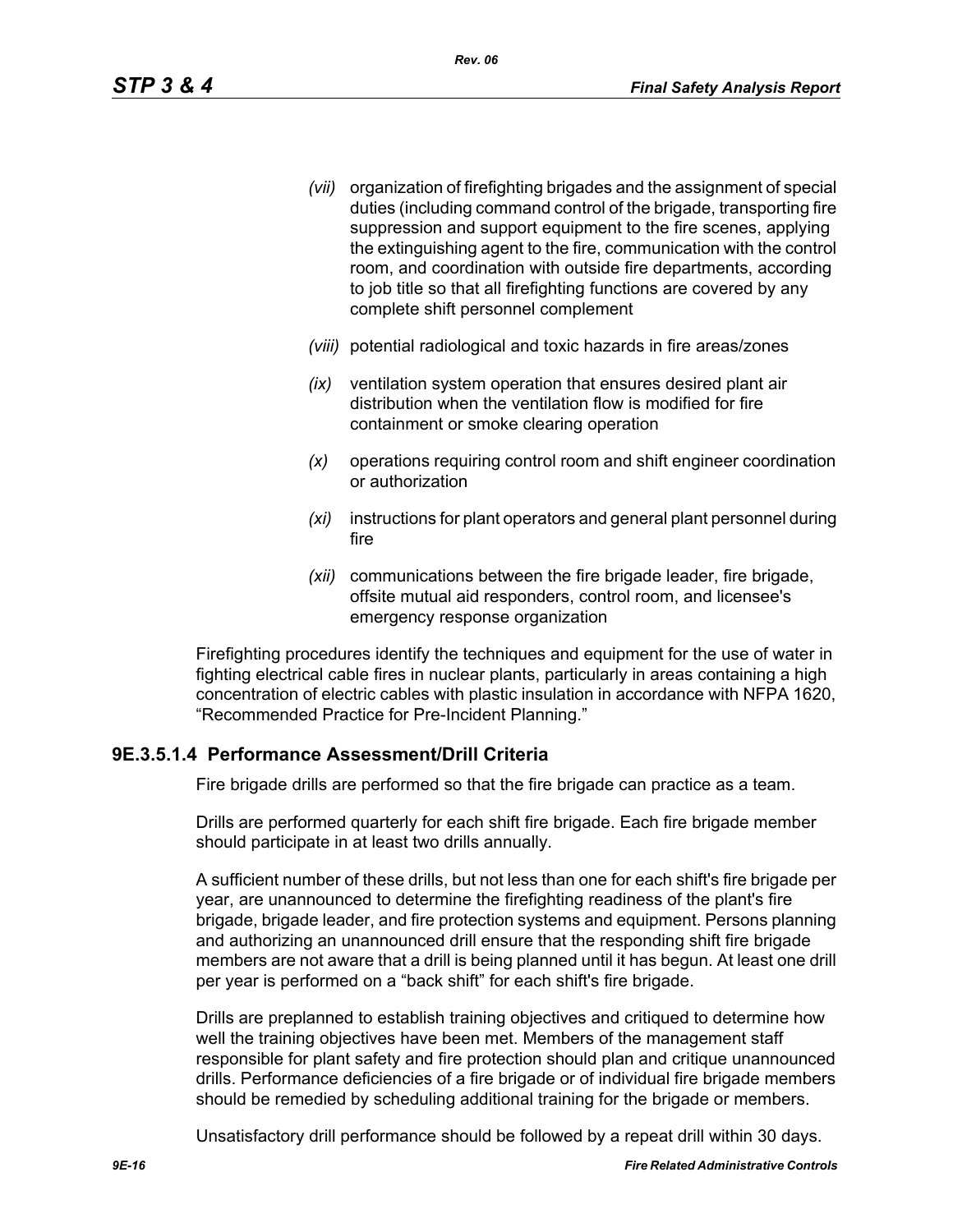The local fire department is invited to participate in drills at least annually.

At 3-year intervals, qualified individuals independent of STPNOC critique a randomly selected unannounced drill. Drills include the following:

- *(a)* The effectiveness of the fire alarms, time required to notify and assemble the fire brigade, and selection, placement, and use of equipment and firefighting strategies should be assessed.
- *(b)* Each brigade member's knowledge of his or her role in the firefighting strategy for the area assumed to contain the fire, and the brigade member's conformance with established plant firefighting procedures and use of firefighting equipment, including self-contained emergency breathing apparatus, communication, lighting, and ventilation should be assessed.
- *(c)* The simulated use of firefighting equipment required to cope with the situation and type of fire selected for the drill should be evaluated. The area and type of fire chosen for the drill should differ from those used in the previous drills so that brigade members are trained in fighting fires in various plant areas. The situation selected should simulate the size and arrangement of a fire that could reasonably occur in the area selected, allowing for fire development during the time required to respond, obtain equipment, and organize for the fire, assuming loss of automatic suppression capability.
- *(d)* The brigade leader's direction of the firefighting effort should be assessed with regard to thoroughness, accuracy, and effectiveness.

Drill records are retained for a period of 3 years (See Subsection 9E.1.6.4 for additional discussion on drill records.)

## **9E.3.5.2 Offsite Manual Firefighting Resources**

#### **9E.3.5.2.1 Capabilities**

The local offsite fire departments that provide back up manual firefighting resources should have the following capabilities:

- *(a)* Personnel and equipment with capacities consistent with those assumed in the plant's fire hazards analysis and prefire plans
- *(b)* Hose threads or adapters to connect with onsite hydrants, hose couplings, and standpipe risers (Also see Subsection 9E.3.4.2).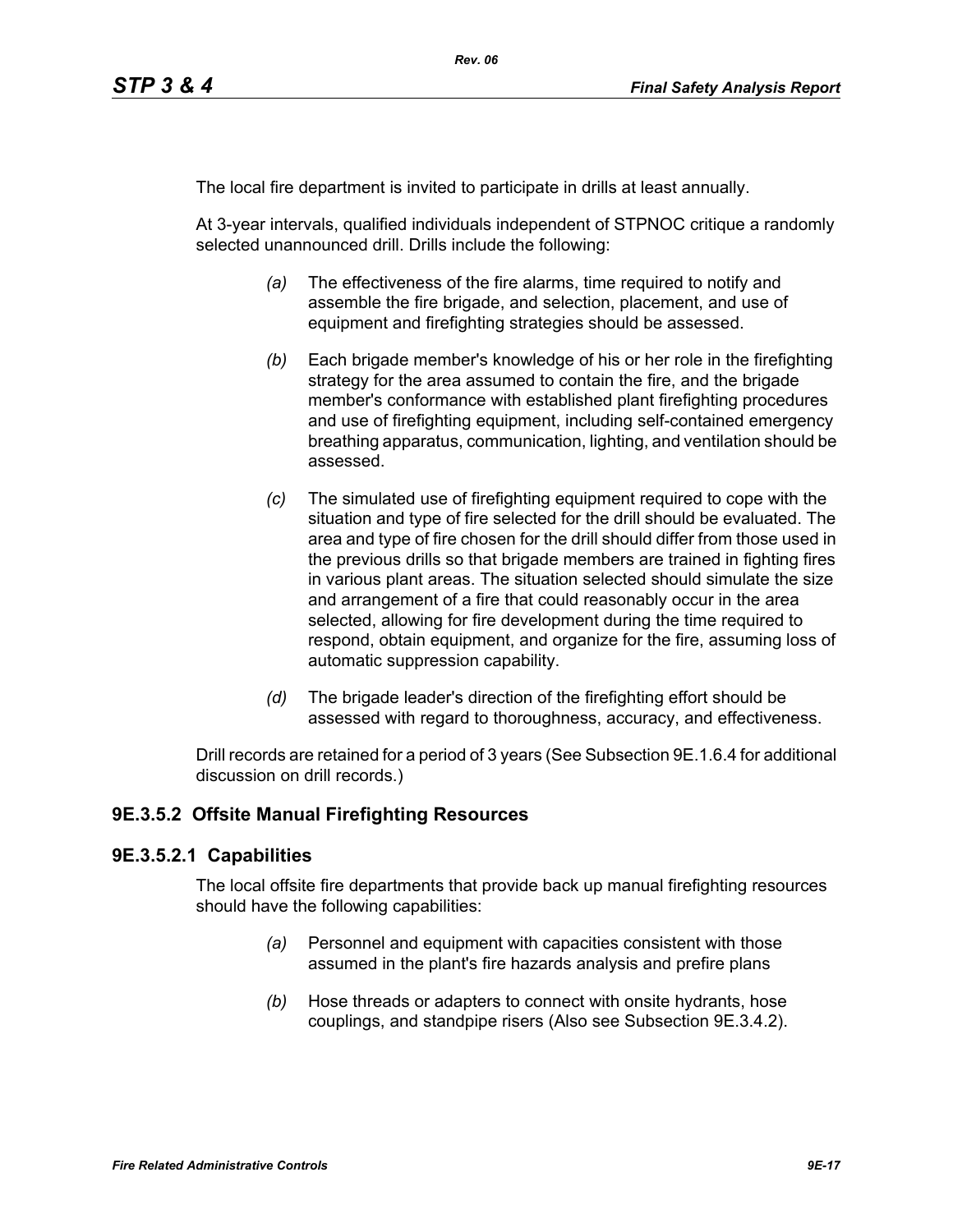### **9E.3.5.2.2 Training**

Local offsite fire department personnel who provide back up manual firefighting resources should be trained in the following:

- *(a)* Operational precautions when fighting fires on nuclear power plant sites and the need for radiological protection of personnel and the special hazards associated with a nuclear power plant site
- *(b)* The procedures for notification and expected roles of the offsite responders
- *(c)* Site access procedures and the identity (by position and title) of the individual in the onsite organization who will control the responders' support activities (offsite response support personnel should be provided with appropriate identification cards where required)
- *(d)* Fire protection authorities, responsibilities, and accountabilities with regard to responding to a plant fire, including the fire event command structure between the plant fire brigade and offsite responders
- *(e)* Plant layout, plant fire protection systems and equipment, plant fire hazards, and prefire response plans and procedures

#### **9E.3.5.2.3 Agreement/Plant Exercise**

STP 3 & 4 establishes written mutual aid agreements with offsite fire departments. Plant procedures delineate fire protection authorities, responsibilities, and accountabilities with regard to responding to plant fire or emergency events, including the fire event command structure between the plant fire brigade and offsite responders.

The plant fire brigade drill schedule should provide for periodic local fire department participation (at least annually). These drills should effectively exercise the fire event command structure between the plant fire brigade and offsite responders. (See Subsection 9E.3.5.1.4 for guidance on conduct and evaluation of fire brigade drills.)

#### **9E.4 Building Design/Passive Features**

This topic is discussed in Subsection 9.5.1

#### **9E.5 Safe-Shutdown Capability**

The systems required for safe shutdown are discussed in Section 7.4 and the fire protection design features for safe shutdown are discussed in detail in Subsection 9.5.1.

#### **9E.5.1 Post-Fire Safe-Shutdown Performance Goals**

This topic is discussed in Section 7.4 and Subsection 9.5.1.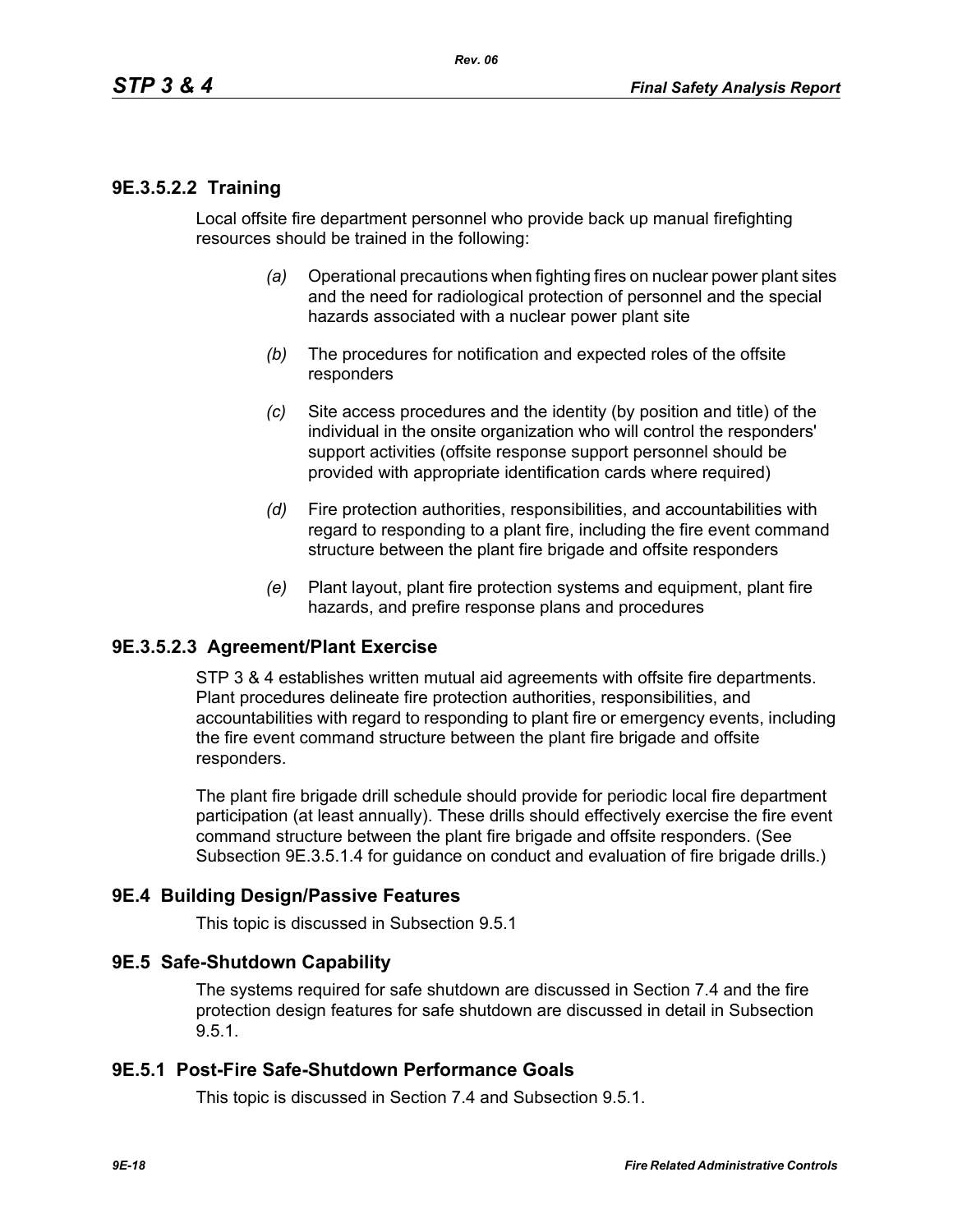# **9E.5.2 Cold Shutdown and Allowable Repairs**

This topic is discussed in Section 19Q.6.

### **9E.5.3 Fire Protection of Safe-Shutdown Capability**

The systems required for safe shutdown are discussed in Section 7.4 and the fire protection design features for protecting safe-shutdown capability are discussed in detail in Subsection 9.5.1.

Additionally, for Operator Manual Actions, in the event that the final as-built fire safe shutdown analysis performed to meet ITAAC 2.15.6 identifies the need for a operator manual action(s) not previously described in the DCD, then the applicable regulatory guidance associated with operator manual actions (i.e., RG 1.189, Revision 1, Fire Protection for Nuclear Power Plants, paragraph 5.3.3 Operator Manual Actions) will be utilized. In addition the guidance provided in NUREG 1852, Demonstrating the Feasibility and Reliability of Operator Manual Actions in Response to Fire, will be utilized to demonstrate that the operator manual actions are feasible and can be reliably accomplished.

## **9E.5.4 Alternative and Dedicated Shutdown Capability**

The remote shutdown system is described in Subsections 7.4.1.4, 9.5.1.1 and 9.5.1.1.2.

## **9E.5.5 Post-Fire Safe-Shutdown Procedures**

Procedures for effecting safe shutdown reflect the results and conclusions of the safeshutdown analysis. Time-critical operations for effecting safe shutdown identified in the safe-shutdown analysis and incorporated in post-fire procedures are validated.

## **9E.5.5.1 Safe-Shutdown Procedures**

Post-fire safe-shutdown operating procedures are developed for those areas where alternative or dedicated shutdown is required.

#### **9E.5.5.2 Alternative/Dedicated Shutdown Procedures**

Procedures describe the tasks to implement alternative/dedicated shutdown capability when offsite power is available and when offsite power is not available for 72 hours.

These procedures address necessary actions to compensate for spurious actuations and high-impedance faults if such actions are identified in the Fire Hazards Analysis (Section 9A) to effect safe shutdown.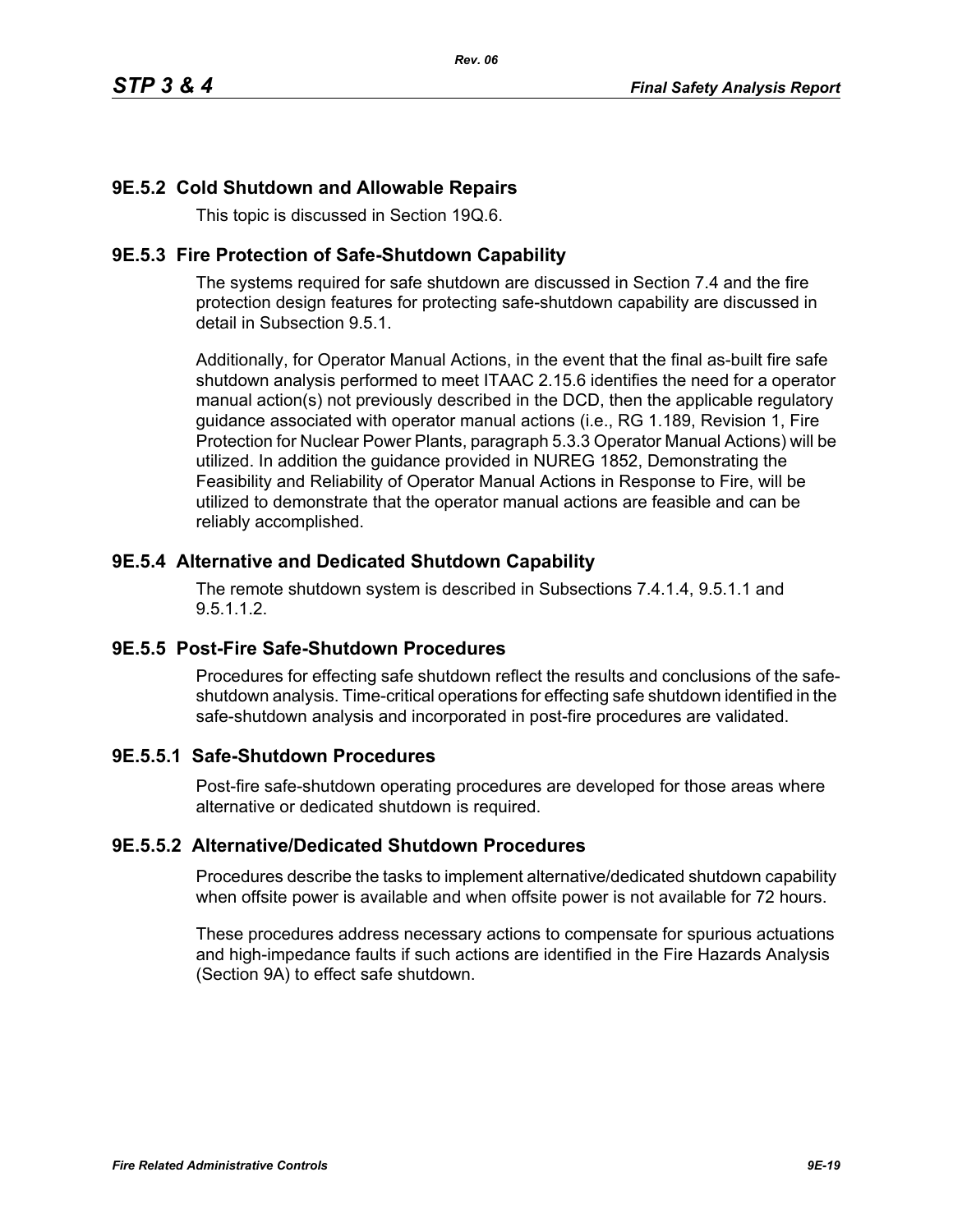Procedures governing return to the control room following evacuation address the following conditions:

*Rev. 06*

- *(a)* The fire has been extinguished and so verified by appropriate fire protection personnel.
- *(b)* The control room has been deemed habitable by appropriate fire protection personnel and the shift supervisor.
- *(c)* Damage has been assessed and, if necessary, corrective action has been taken to ensure that necessary safety, control, and information systems are functional (some operators may assist with these tasks), and the shift supervisor has authorized return of plant control to the control room.
- *(d)* Turnover procedures that ensure an orderly transfer of control from the alternative/dedicated shutdown panel to the control room have been completed.

### **9E.5.5.3 Repair Procedures**

For the ABWR, repair procedures are not necessary to achieve safe shutdown. See discussion in Subsection 9.5.1.1.2 and Section 19Q.6.

#### **9E.5.6 Shutdown/Low-Power Operations**

The design features providing for fire protection during nonpower operation are discussed in Section 19Q ABWR Shutdown Risk Assessment.

#### **9E.6 Fire Protection for Areas Important to Safety**

The following areas were outside the scope of the ABWR Standard Plant Design and are addressed in Subsection 9.5.13.9 (COL License Information Item 9.26):

- *(a)* Main Transformer
- *(b)* Equipment entry lock
- *(c)* Fire protection pumphouse
- *(d)* Ultimate heat sink

#### **9E.7 Protection of Special Fire Hazards Exposing Areas Important to Safety**

#### **9E.7.1 Reactor Coolant Pump Oil Collection**

This topic is not applicable to the ABWR.

#### **9E.7.2 Turbine/Generator Building**

This topic is discussed in Subsection 9.5.1.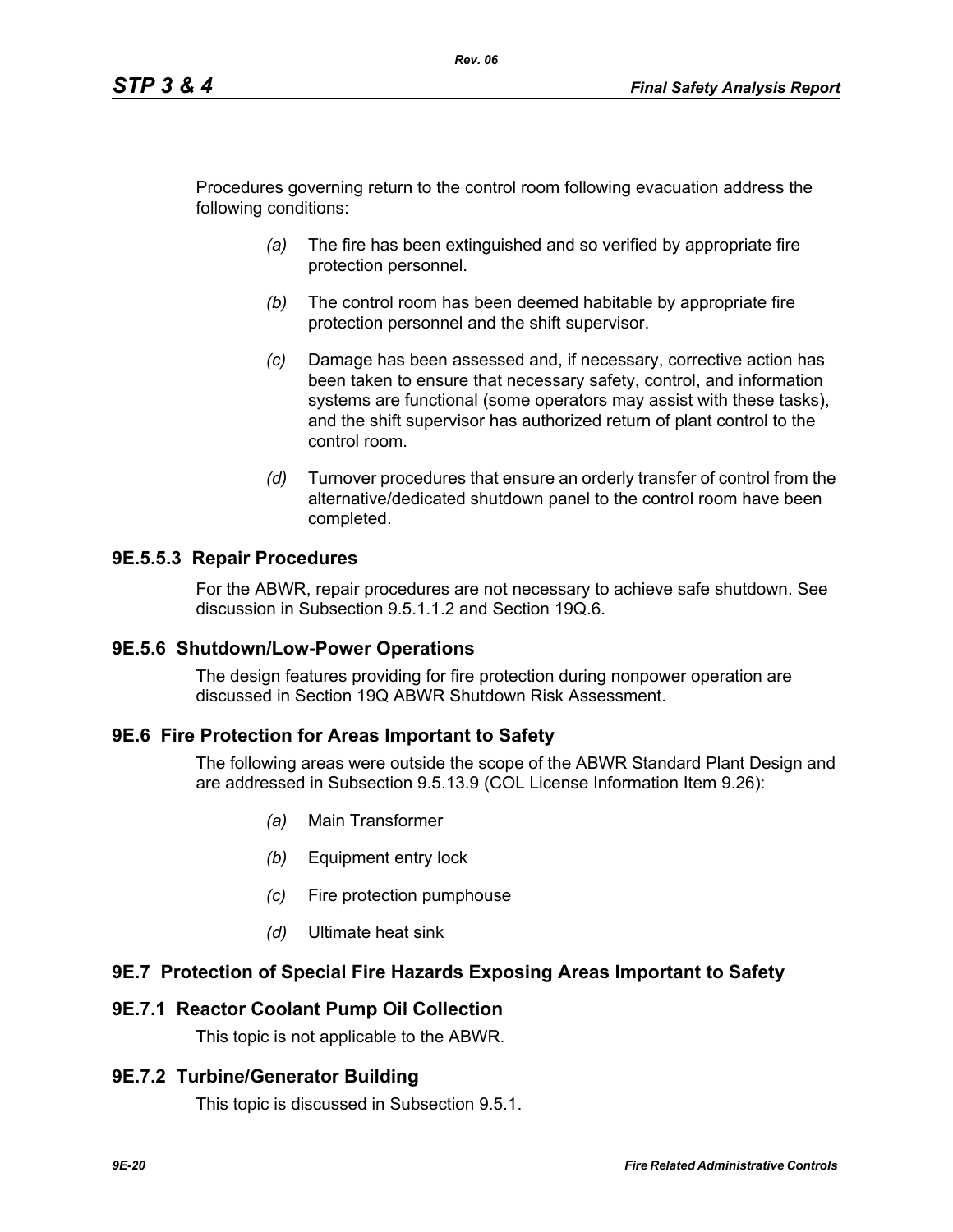### **9E.7.3 Station Transformers**

Fire protection for the Main Transformer was outside the scope of the ABWR Standard Plant Design and is addressed in Subsection 9.5.13.9 (COL License Information Item 9.26).

### **9E.7.4 Diesel Fuel Oil Storage Areas**

This topic is discussed in Subsection 9.5.1.

### **9E.7.5 Flammable Gas Storage and Distribution**

To reduce the possibility of wall penetration in the event of a container failure, care is taken to locate high-pressure gas storage containers with the long axis parallel to building walls. Acetylene-oxygen gas cylinders are not stored in areas that contain or expose equipment important to safety or the fire protection systems that serve those equipment areas.

The fire hazards associated with bulk storage of hydrogen for generator cooling is addressed in Table 2.2S-2, STP Onsite Chemical Storage and Table 2.2S-6, Onsite chemical Storage-Disposition. The bulk storage system meets the guidance of EPRI Report NP-5283-SR-A. The bulk storage system is described in Section 10.2.

#### **9E.7.6 Nearby Facilities**

An evaluation of external fire hazards including the potential for wildfires is addressed in Subsection 2.2S.3.1.4 which indicated that no special FPP provisions are required for the threat of fire or explosion from nearby facilities.

#### **9E.8 Fire Protection for New Reactors**

#### **9E.8.1 General**

### **9E.8.2 Enhanced Fire Protection Criteria**

As discussed in Subsection 9.5.1.1.2, a principal feature of the ABWR design approach to fire protection is providing three complete divisions of safety-related cooling systems with only one division located in any single fire area. Complete burnout of any fire area without recovery will not prevent safe shutdown of the plant; therefore, complete burnout of a fire area can be tolerated (divisional separation is not practical in the case of the inerted containment, the control room and the remote shutdown panel rooms and the basis for acceptability of these areas is discussed in more detail in Subsection 9.5.1.1.2).

### **9E.8.3 Passive Plant Safe-Shutdown Condition**

Not applicable; the ABWR is an evolutionary design with active safety features.

#### **9E.8.4 Applicable Industry Codes and Standards**

The NFPA codes and standards of record related to the design and installation of fire protection systems and features for the certified ABWR are those referenced in Section 1.8.